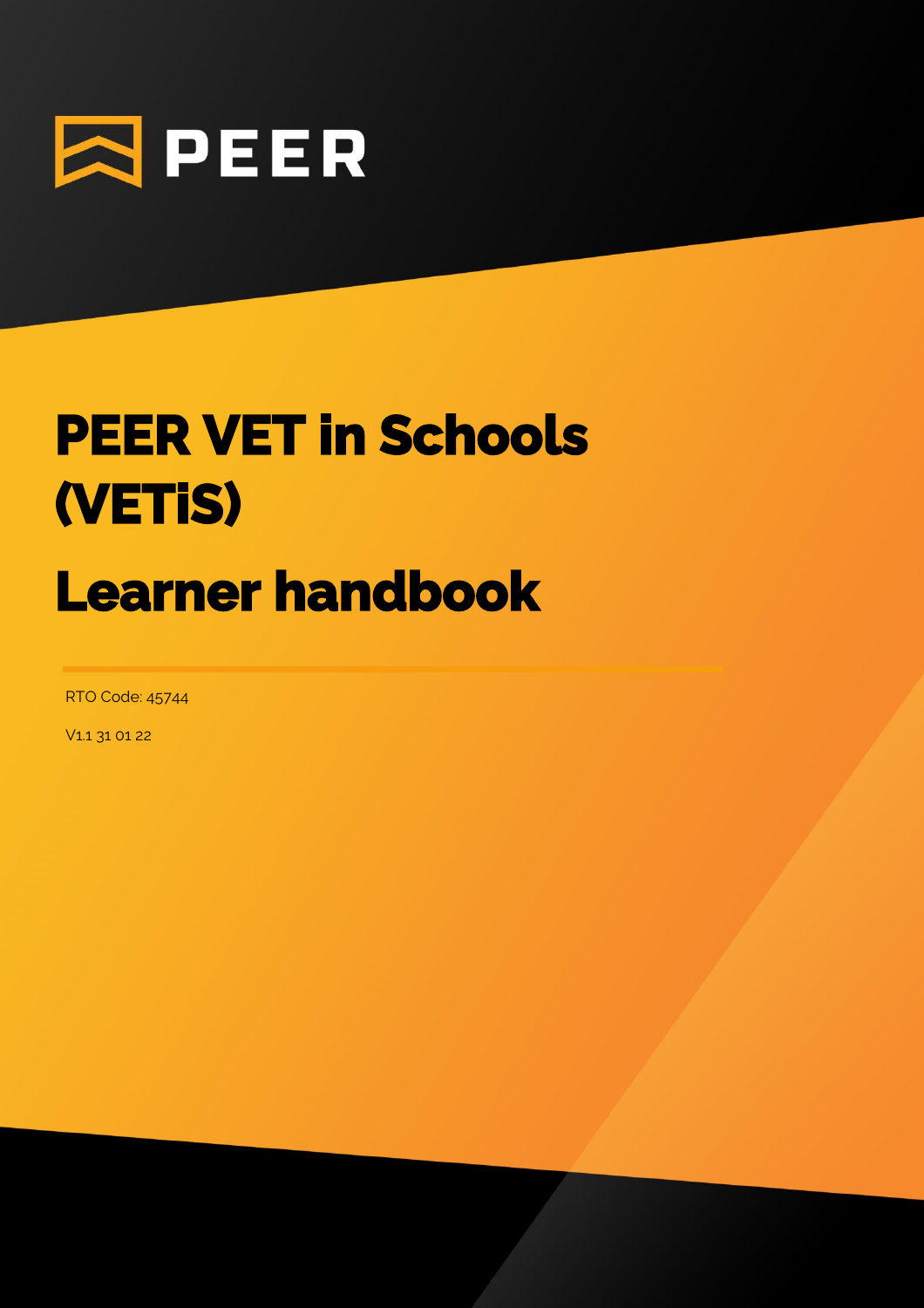#### Table of contents

| 1.1              |  |
|------------------|--|
| 1.2 <sub>2</sub> |  |
|                  |  |
|                  |  |
| 2.1              |  |
| 2.2              |  |
|                  |  |
| 3.1              |  |
| 3.2              |  |
| 3.3              |  |
| 3.4              |  |
| 3.5              |  |
| 3.6              |  |
|                  |  |
|                  |  |
| 4.1              |  |
| 4.2              |  |
|                  |  |
|                  |  |
| 5.1              |  |
| 5.2              |  |
| 5.3              |  |
| 5.4              |  |
| 5.5              |  |
| 5.6              |  |
| 5.7              |  |
| 5.8              |  |
| 5.9              |  |
|                  |  |
| 6.1              |  |
| 6.2              |  |
| 6.3              |  |
| 6.4              |  |
| 6.5              |  |
| 6.6              |  |
| 6.7              |  |
| 6.8              |  |
| 6.9              |  |
| 6.10             |  |
| 6.11             |  |
| 6.12             |  |
| 6.13             |  |
| 6.14             |  |
| 6.15             |  |
| 6.16             |  |
| 6.17             |  |
| 6.18             |  |
| 6.19             |  |
| 6.20             |  |
| 6.21             |  |

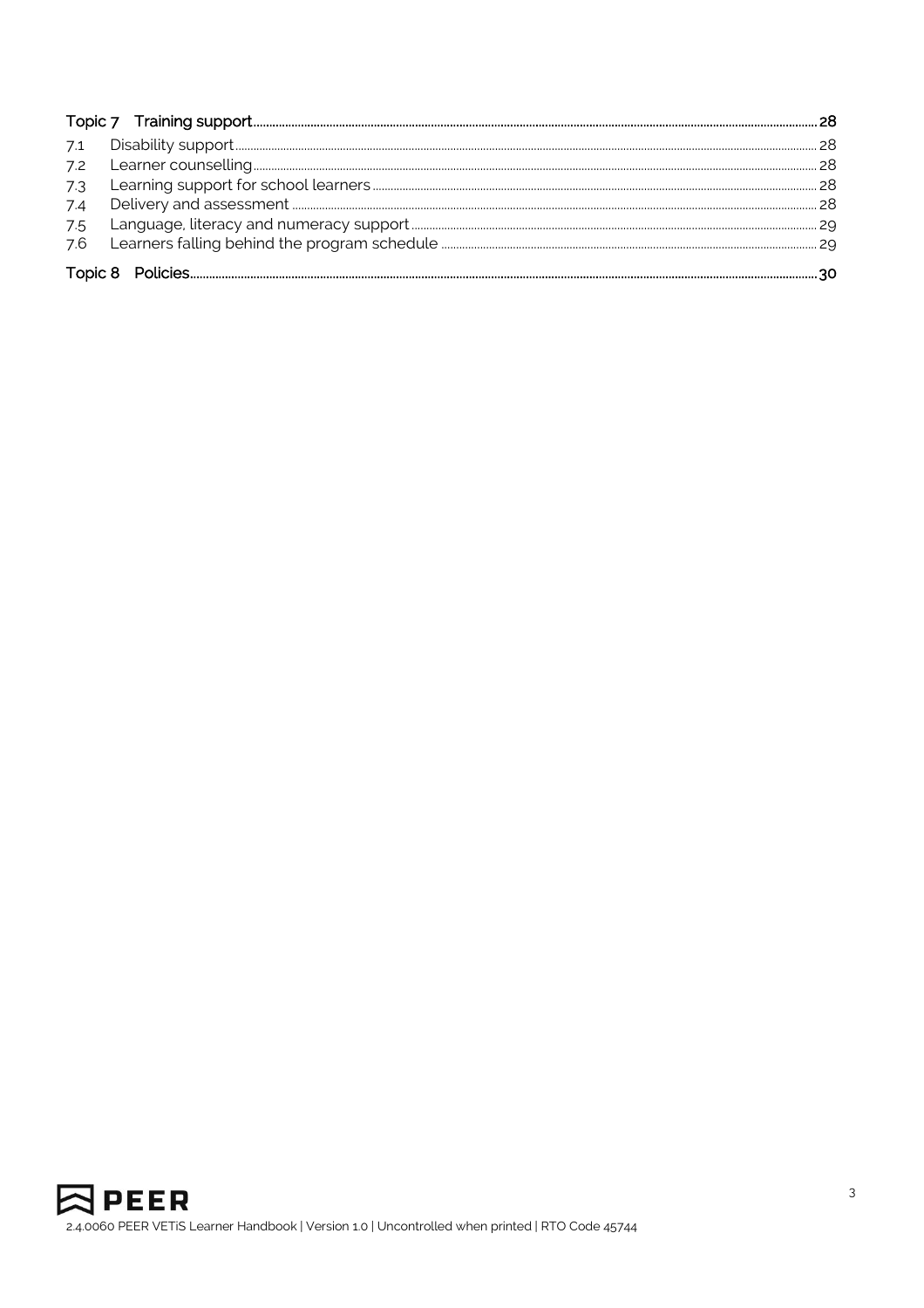# Topic 1 Introduction

# 1.1 Welcome

Welcome to PEER and congratulations on choosing to undertake training that will help to develop your skills, knowledge and career options within the construction and mining industries.

Through the PEER enrolment process, you should have received, information about your program. This includes the qualification code, title, and currency of the qualification or program that you are enrolled in (also known as a Training Plan). If you haven't, please contact your trainer immediately.

This VET in Schools (VETiS) handbook provides you with information about PEER, what you can expect from us and what we expect from you. You will also find useful information about our policies and procedures and useful contacts. It also covers important information about the regulations governing training organisations.

PEER is looking forward to providing support and guidance to you through your learning journey to assist in your education development. Please contact your trainer, PEER Customer Service team or your home schools VETiS coordinator if you have any questions or queries.

#### 1.2 Learner or Student

Students typically exist in traditional school settings where the teacher is managing the day-to-day activities of the class. PEER operates within the Vocational Education and Training (VET) sector where we have a slightly different focus and way of developing skills. This means you should expect to see some differences not only in some of the words that are used but also in how your trainer runs your class and what we expect from you.

Within PEER, we refer to learners as we want you to be deeply engaged with the content within your program and personally take ownership learning, investing in your own personal growth.

Our hope is that this program will help you develop the key skills that the industry is looking for, but to also start to understand and show the behaviours that are industry expects as a future trade professional.

The PEER Training Way is designed to promote this learner concept within our VETiS programs. Our learners develop skills, knowledge and experience in a variety of settings including:

- Trainer led discussions
- Topic reviews and learner lead discussions
- Online discussions and learnings
- Completion of various activities and projects, both individually and as part of a group
- Topic investigations and assessment activities
- Case studies followed by role plays
- Trainer sharing of work experiences and their hand skill sets
- Learners' observations and then performance of work activities
- Industry immersion via self-paced online materials and research of topics
- Collaborating with trainers, other learners and other trades people during work experience
- Exposure to industry products and tools
- Presentations from industry
- Learning and research within your own home environment
- Communication with your wider circle on the topics with family, friends, sports and work colleagues
- Sharing experiences from your wider circles to the class
- Mentoring that assists growth of life skills required to be work ready
- Activities to drawing out individual's strengths that can be used within their learning.

# **PEER**

2.4.0060 PEER VETiS Learner Handbook | Version 1.0 | Uncontrolled when printed | RTO Code 45744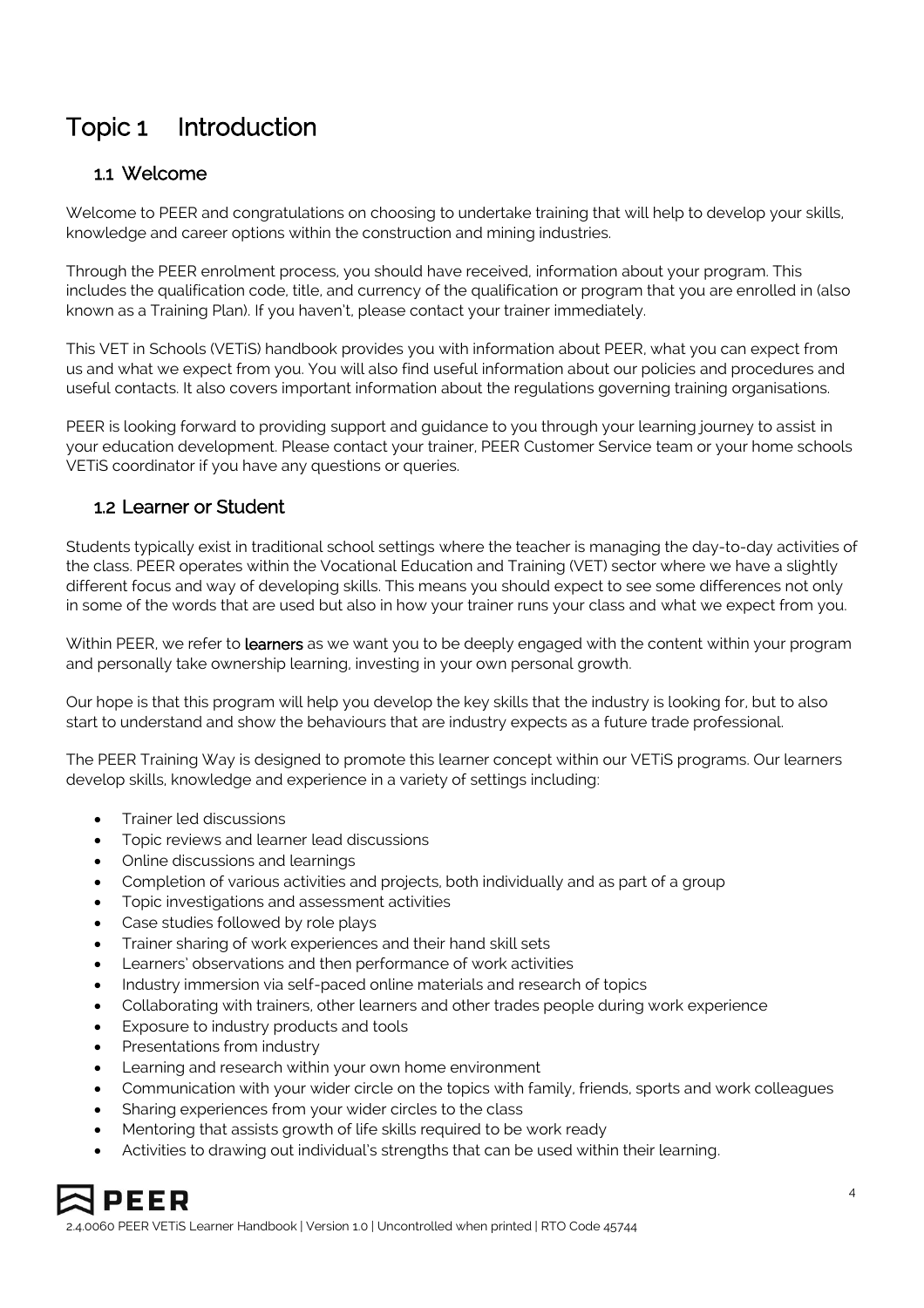# Topic 2 Your career. Your pathway. Your choice.

The South Australian Government is making it easier for school students to start their career sooner.

The government's [VET for School Students policy](https://www.education.sa.gov.au/sites/default/files/vet-for-school-students.pdf) aims to support school students with enhanced career education and increased opportunities to learn directly from industry and employers. PEER have also clearly mapped out vocational education and training (VET) pathways that lead to real jobs, right here in South Australia.

This website [https://studentpathways.sa.edu.au](https://studentpathways.sa.edu.au/) supports you to browse jobs and study in growing industries, connect with employers and start building a portfolio of achievements through the World of Work Challenge. You can even build your own CV!

During your program with PEER, we will be working with this material to help you start your career journey today!

## 2.1 Learner skills for employment pathway

Our VETiS philosophy combines the support learners and PEER receive from our key partners to provide high quality training and career mentoring across your program.

We combine this with support from your home school to assure industry immersion is a key aspect of your learner journey. We want you to be prepared for the workplace with current construction industry WHS knowledge and specialist career readiness advice.

PEER's strategy gives you access to PEER trade training from year 9 right through to the completion of your SACE in year 12. Any school learner interested in trades can access PEER Training:

- Year  $9/10$  (short) Try-A-Trade programs
- Year 10 (full year) Entry level introduction to various construction trades, WHS and hand tools
- Year 11 (full year) Choose a specialty trade area. Cert 2, some units linked to Cert 3.
- Year 12 (semester 1) Continue building the specialty trade knowledge linked to Cert 3.
- Year 12 (semester 2) after SACE is achieved, access to full time or school-based apprenticeships

Learners who join the PEER Academy and learn the PEER way have the opportunity to become high achievers and industry leaders in the future.

#### 2.2 Apprenticeships and traineeships

Many of PEER's training programs are designed to feed into an apprenticeship or traineeship. An apprentice or trainee is able to earn money while they learn their trade, getting a head start into their career, even while still at school through a school-based apprenticeship or traineeship.

To be eligible for a subsidised school-based apprenticeship or traineeship, you must be in year 10, 11 or 12 at the time of commencement. Benefits of an apprenticeships or traineeship include:

- starting your chosen career at school
- earning a wage while you learn
- gaining hands-on industry experience in the trade or vocation of your choice
- having your VET contribute towards your SACE
- a ready-made pathway when you finish school with your training converting to full-time or part-time.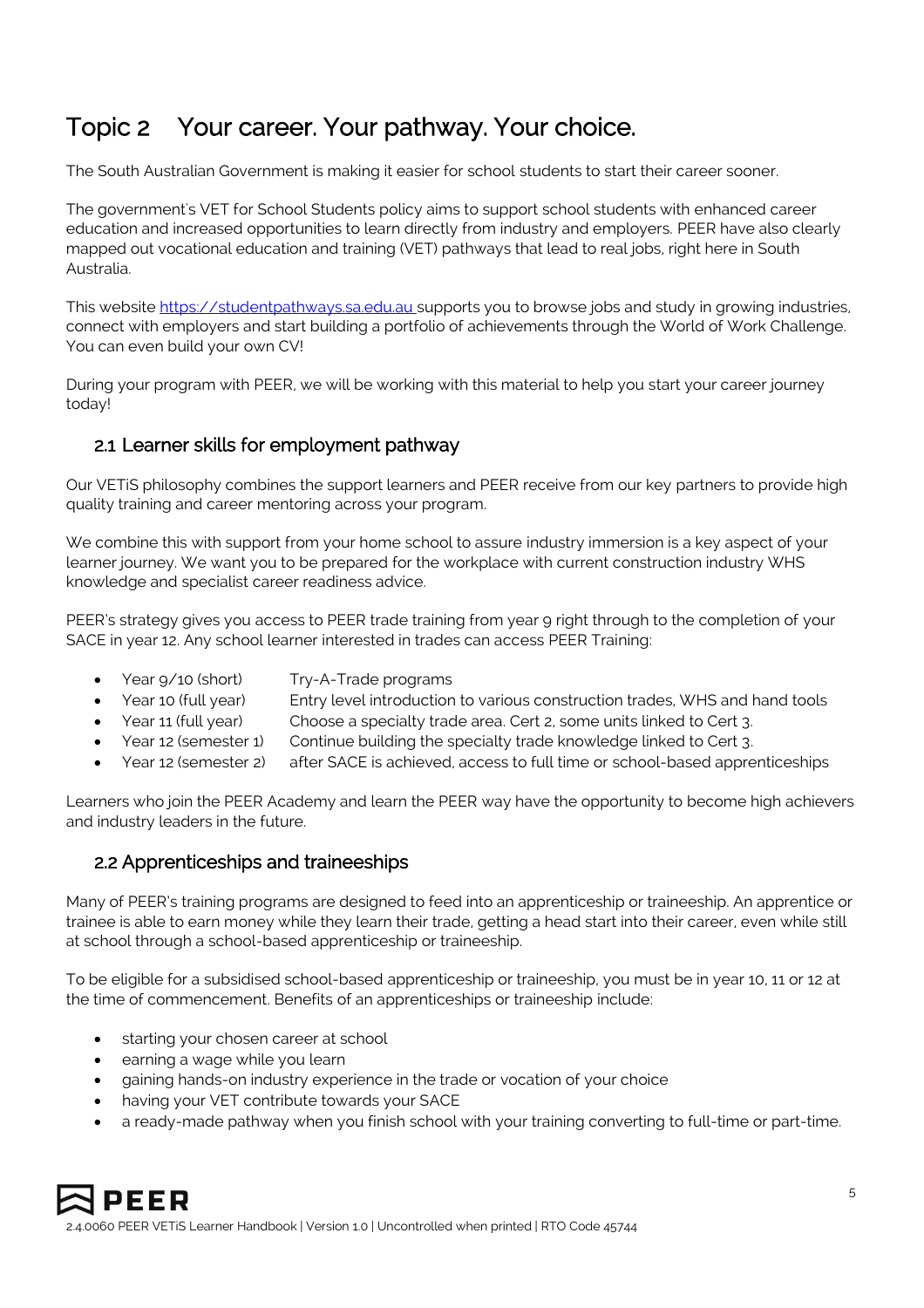Some examples of where a trade apprenticeship or traineeship can take you include:

- Business owners
- Engineers
- Project managers
- Estimators
- Administrators
- Trainers and assessors

Reference - For more information and to see if you are eligible, visit [https://www.skills.sa.gov.au/studying](https://www.skills.sa.gov.au/studying-vet-in-school)[vet-in-school](https://www.skills.sa.gov.au/studying-vet-in-school)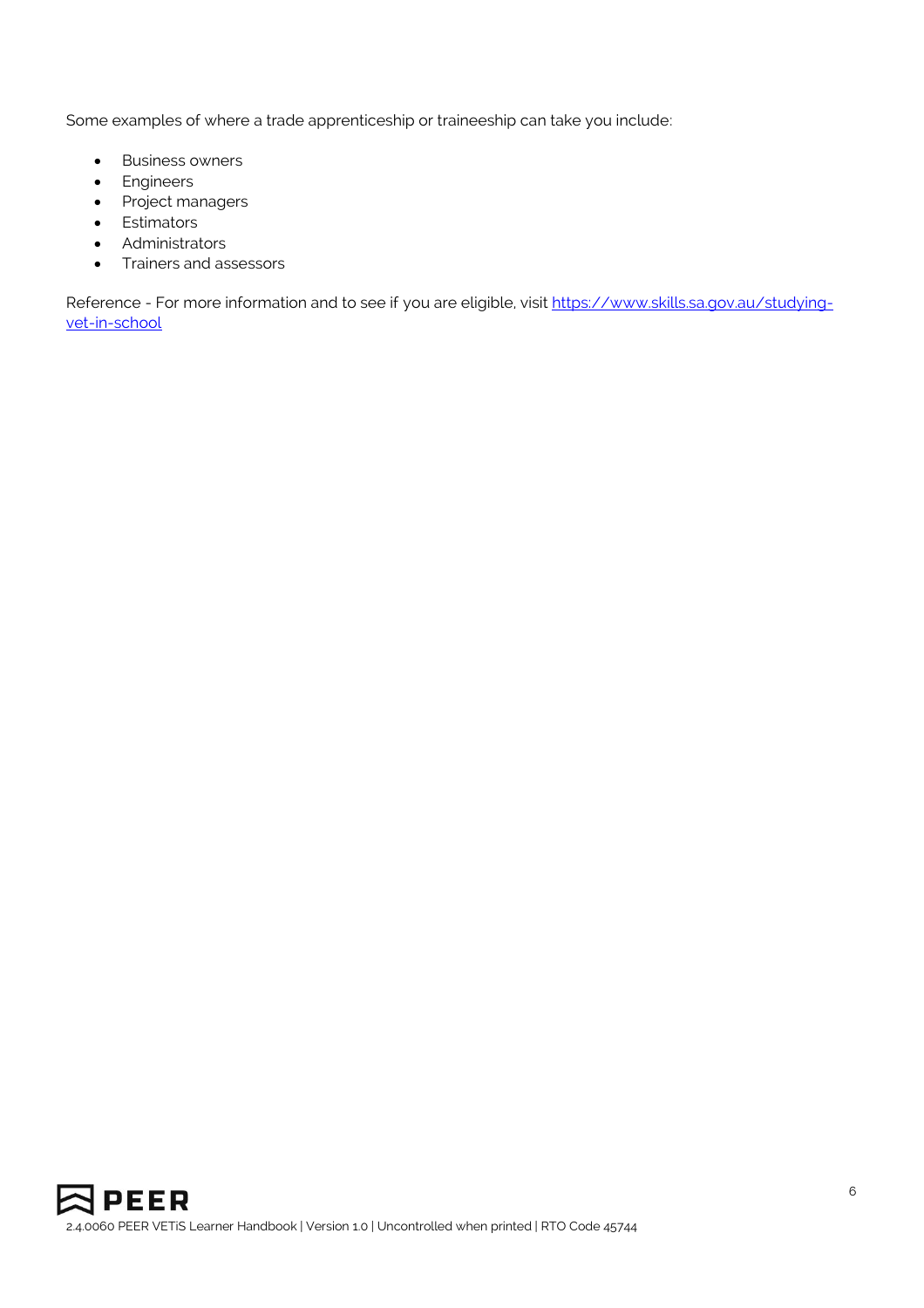# Topic 3 About PEER

# 3.1 History

PEER was established in 1986 with a total of 12 apprentices. Our commitment to industry has facilitated our growth and we now employ and train more than 500 apprentices and trainees, and train in excess of 1,400 learners, making us the largest employer in the building and construction industry in South Australia.

#### **3.1.1 VETiS – Vocational Education Training in Schools**

PEER has established a very strong presence in South Australian schools, training over 500 learners in our entry level and Cert II trade certificates. These VETiS programs have been developed to align with Department for Education (DfE) & Catholic Education South Australia (CESA) Stackable Work Ready Pathways.

#### <https://peer.com.au/vet-in-schools>

PEER have developed constructive relationships with many Department for Education (DFE) schools and independent private schools which has evolved into partnerships where we support each other to get the best results for our learners.

#### Our vision

To be Australia's leading learning organisation.

#### Our mission

To address Australia's skills development through the attraction, training and employment of quality people, in partnership with the DFE, Catholic Education South Australia (CESA), other independent secondary schools and industry.

#### Our board

The board of PEER consist of industry representatives, who are the pulse of the building and construction industries in South Australia. Their role is to provide direction and guidance to PEER to be the best training and employment provider ensuring industry have a skilled and diverse workforce.

#### 3.2 Our training scope

PEER delivers a range of Nationally Accredited and Non-Accredited Qualifications and short courses through the approval of the Australian Skills Quality Authority (ASQA). This requires PEER to adhere to strict national standards. This gives our learners and stakeholder's confidence that the training we deliver is the highest standard available.

Our RTO code is 45744. For the list of qualifications and units of competency PEER are scoped to deliver, please follow this link:<https://training.gov.au/Organisation/Details/45744>

PEER is responsible for the compliance of training and/or assessment for all qualifications and units of competency listed on our scope. PEER is also responsible for issuance under the Australian Quality Framework (AQF) of certification documentation, including qualifications and Statements of Attainment.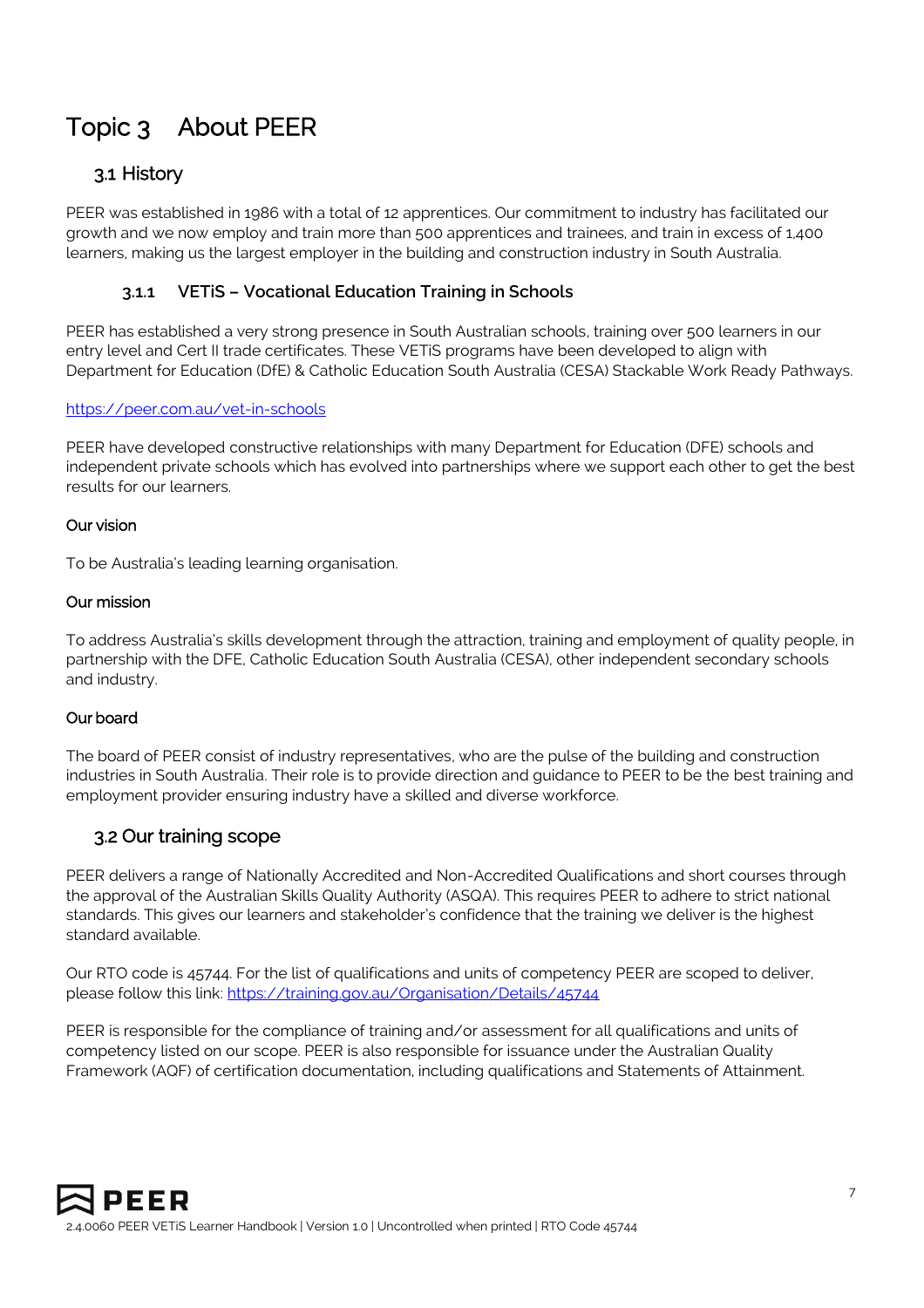# 3.3 Location and contact details

#### **3.3.1 School-based VETiS training locations**

When you enrol into a PEER VETiS course you will be actively supported by our customer service team from enrolment right through until you successfully complete and receive your certification parchments.

You will be contacted via email, SMS or via phone call to assure you are ready for the first day in the course.

All school information and details will be provided along with access to our state-of-the-art online learning and administration centre as well as our online learning platform, PEER Campus.

Most of our VETiS training is delivered in a secondary education setting around the metropolitan and country areas within the learner's home school or at a HUB School who hosts learners within a particular trade or geographical zone. However, some programs are also delivered at PEER's Albert Park campus. In the case there is a lock down situation, we adapt and are able to work with schools to provide a flex class using MS Teams.

School's VET Coordinators and Career Pathway Advisors partner with PEER VETiS to assure you are supported from their your registration of interest, through candidate testing and access to the course.

| <b>Albert Park Campus details</b>   | Postal address:                                         |
|-------------------------------------|---------------------------------------------------------|
| 1042 Port Road, ALBERT PARK SA 5014 | <b>PEER</b>                                             |
| Phone: (08) 8348 1200               | PO Box 2160                                             |
| Fax: (08) 8348 1201                 | Port Adelaide Business Centre, PORT ADELAIDE<br>SA 5015 |
| Payroll Fax: (08) 8348 1202         |                                                         |
| Office hours:                       | VET in Schools Email: vetis@peer.com.au                 |
| 7.30 am to 5.00 pm Monday to Friday | Web: www.peer.com.au                                    |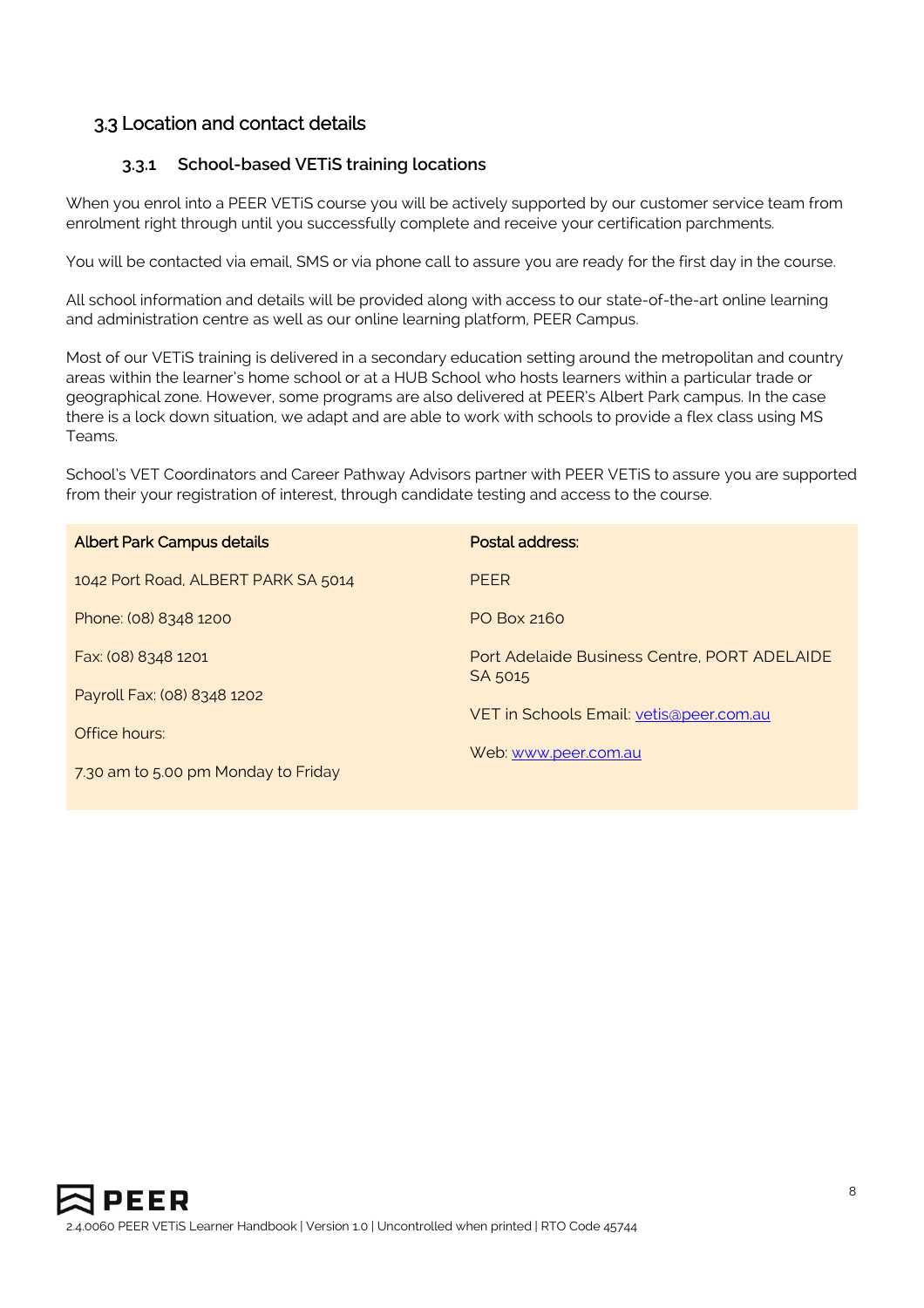#### How to get to PEER Albert Park

By bus: PEER is located on a major bus route. If travelling from the city take bus 150 and disembark at stop 27.

By train: Catch the Outer Harbor train and disembark at Cheltenham station. It is about a 10 minute walk from there.



#### 3.4 Facilities

PEER's Albert Park campus training facilities consist of:

- Refrigeration and air conditioning practical learning resource centre
- Plumbing practical workshop
- Electrical practical workshop
- Data and communication practical learning facility
- Classrooms and computer labs for theory.

PEER has invested in the development of these facilities with a focus on being a leader in vocational training in South Australia.

To view our training facilities at Albert Park, go to PEER's website - <https://peer.com.au/tour-our-facilities>

#### School facilities

PEER works in partnership with key partner schools across South Australia who provide access to:

- Specialist trade training facilities and workshops
- School technical studies areas
- Classrooms
- Computer labs
- Outdoor areas.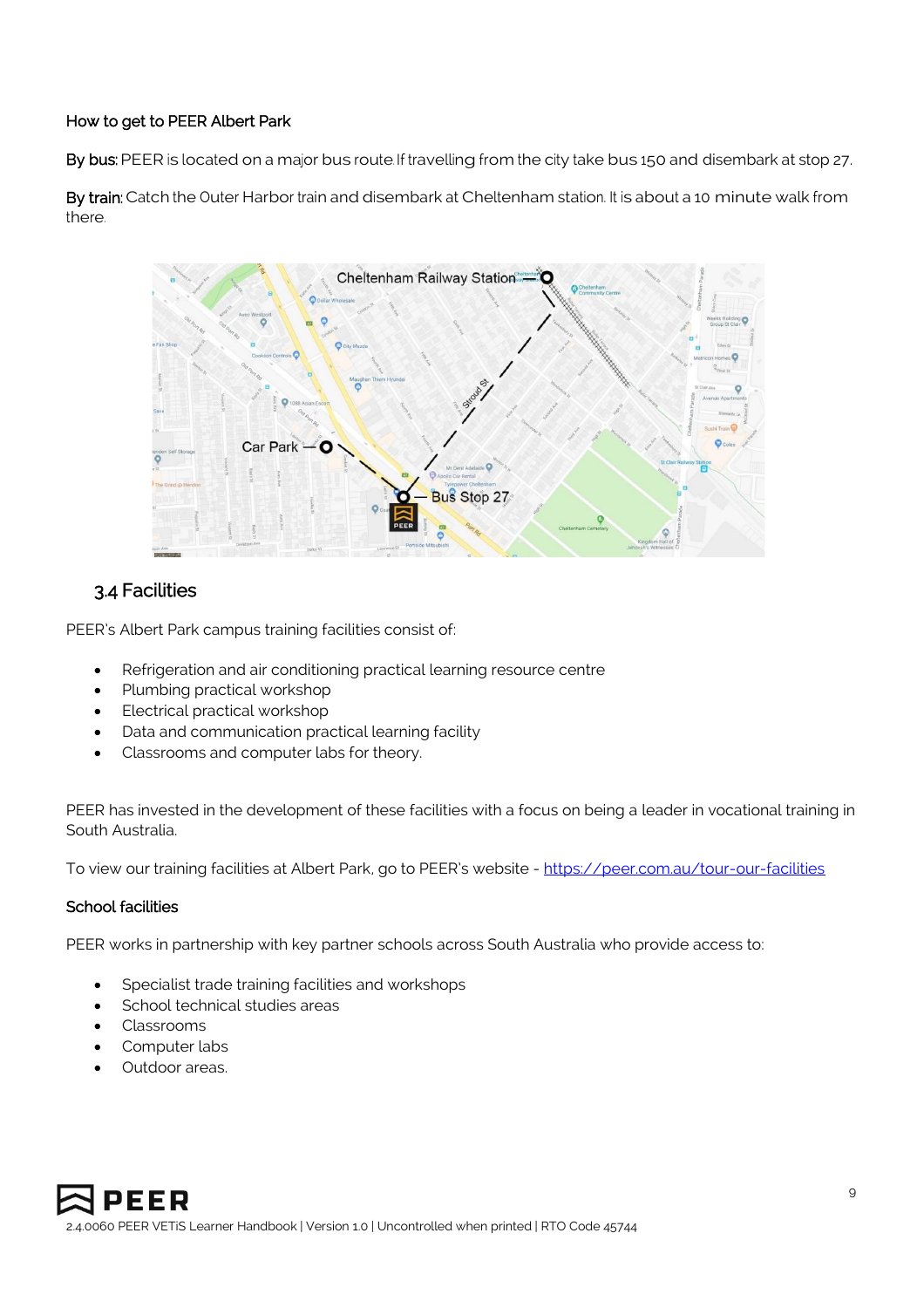## 3.5 PEER's values

PEER's vison to be Australia's leading learning Organisation is supported by our values. All PEER's employees, apprentices, and VET Learners are required to display these qualities and lead by example.



#### 3.6Academy model

PEER's learning model is based on lifelong learning for all PEER apprentices and learners, including within our school-based programs.

PEER supports our learners in many ways throughout this journey including direct support, training, coaching and mentoring support to help develop the best graduates that will support and grow the industry.

If you need help during your program, make sure you talk to your trainer or your school's VET coordinator

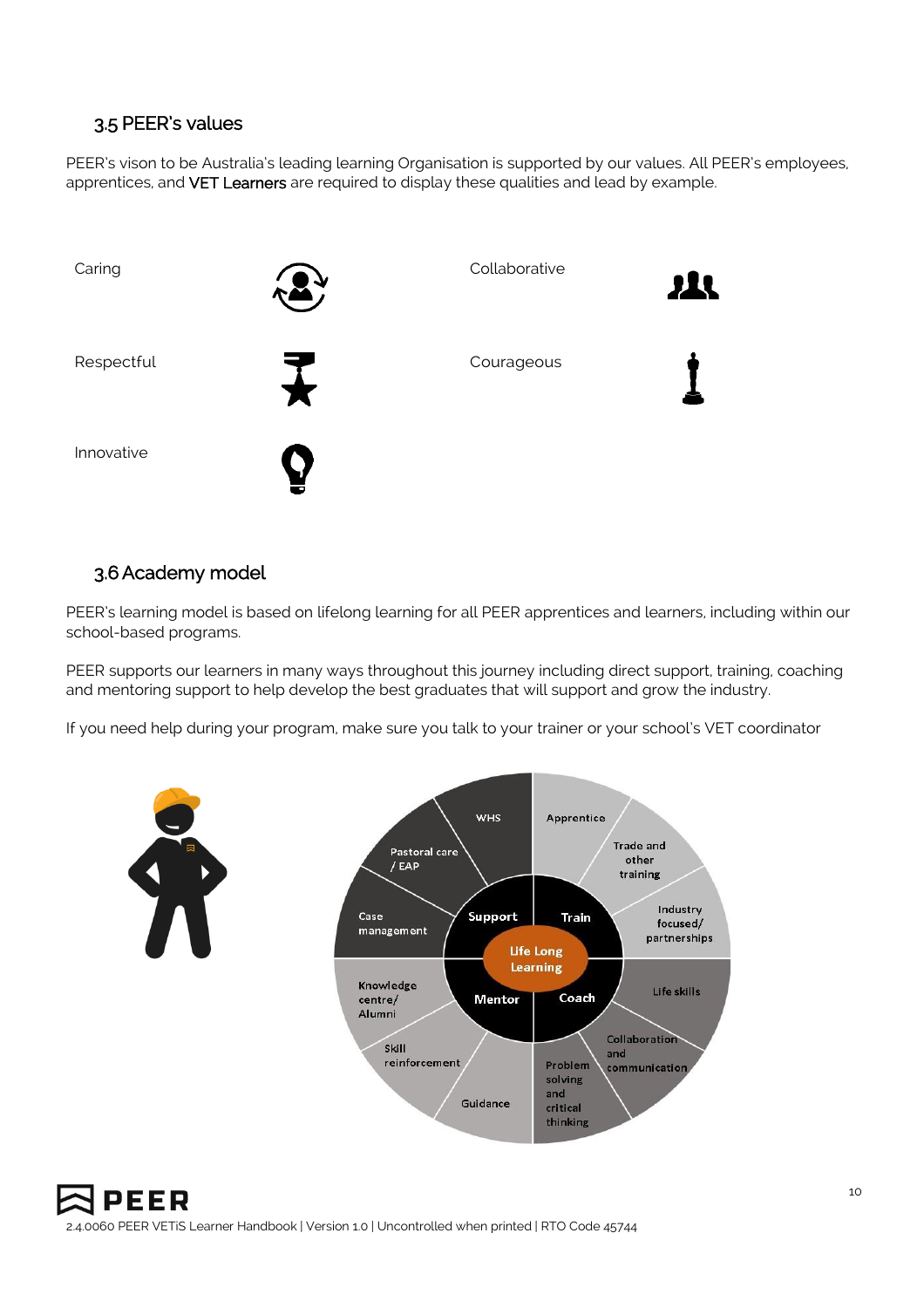# Topic 4 Unique Student Identifier — USI

Every year almost four million Australians undertake nationally recognised training. All learners doing nationally recognised training need to have a Unique Student Learner Identifier (USI). This includes learners doing Vocational Education Training (VET) when they are still at school (VET for secondary learners).

To create a USI, please follow the link:<https://www.usi.gov.au/students/get-a-usi>

To check if you have a USI or the to find your USI, please follow the link: [https://www.usi.gov.au/faqs/i](https://www.usi.gov.au/faqs/i-have-forgotten-my-usi)[have-forgotten-my-usi](https://www.usi.gov.au/faqs/i-have-forgotten-my-usi)

#### 4.1 What is a USI?

The USI is a reference number made up of 10 numbers and letters that:

- creates a secure online record of your recognised training and qualifications gained in Australia from all training providers you undertake recognised training with
- will give you access to your training records and transcripts
- can be accessed online, anytime and anywhere
- is free and easy to create
- stays with you for life.

## 4.2 Who needs a USI and why?

If you are a new or continuing learner undertaking nationally recognised training, you need a USI to receive your qualification or statement of attainment. If you don't have a USI you will not receive your qualification or Statement of Attainment.

Your USI will give you access to an online record of the training you have done since 1 January 2015. You will also be able to produce a comprehensive transcript of your training. This can be used when applying for a job, seeking a credit transfer, or demonstrating pre-requisites when undertaking further training.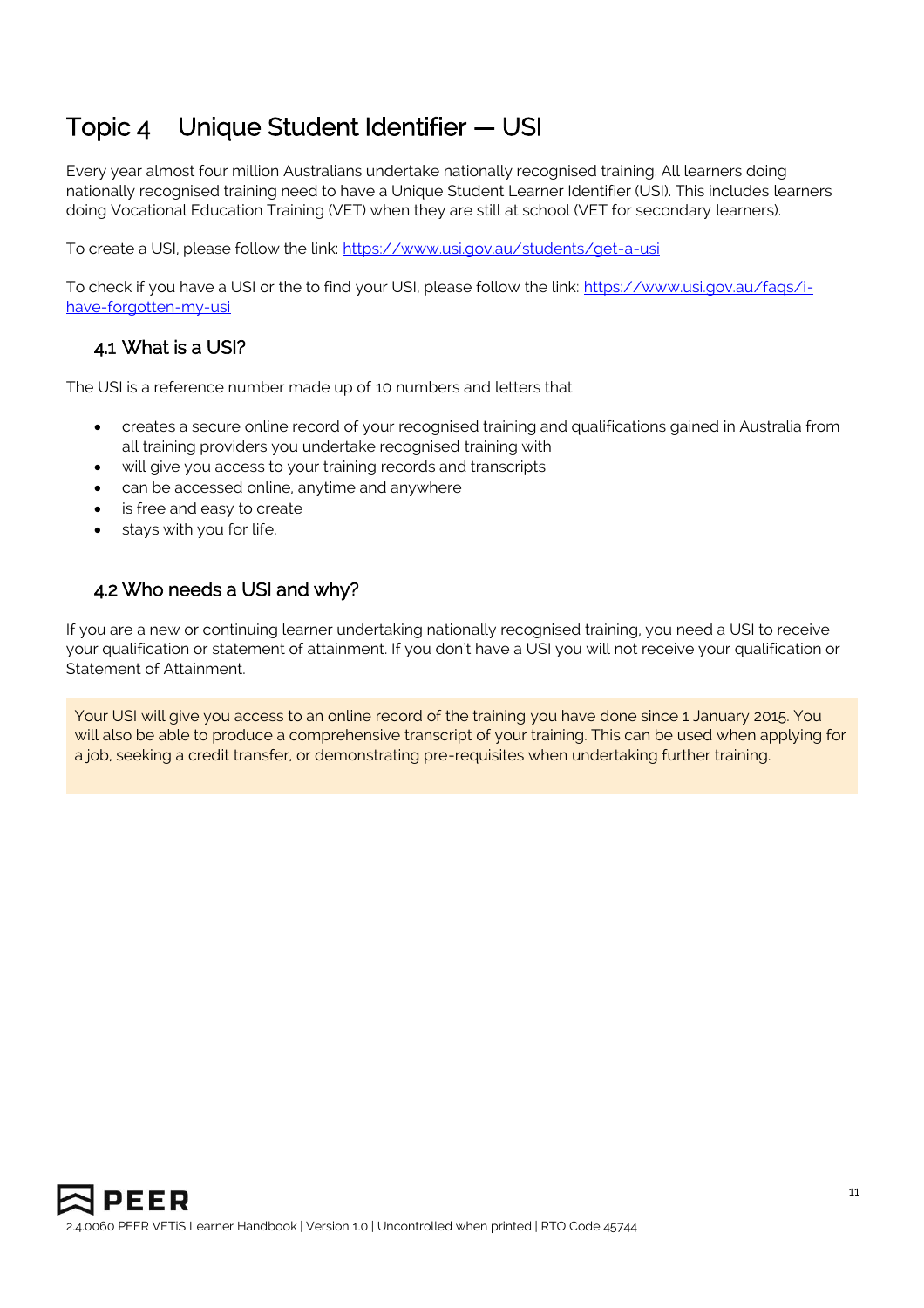# Topic 5 Training information

# 5.1 The Australian Qualifications Framework

The Australian Qualifications Framework (AQF) is the national policy for regulated qualifications in Australian education and training. It incorporates the qualifications from each education and training sector into a single comprehensive national qualifications framework. The AQF consists of the following qualifications:

- Certificate I
- Certificate II
- Certificate III
- Certificate IV
- Diploma
- Advanced Diploma and Associate Degree
- Bachelor's Degree
- Bachelor Honours Degree
- Graduate Certificate

#### For learners:

- AQF encourages lifelong learning and assists learners to plan their careers and learning at whatever stage they are in their lives and wherever they live.
- AQF qualifications allow learners to start at the level that suits them and then build up their qualifications as their needs and interests develop and change over time.
- AQF supports national standards in education and training.
- AQF qualifications are recognised across Australia.
- AQF ensures an understanding of what each qualification name and level means.

#### For employers:

- AQF supports national standards in education and training.
- AQF qualifications are recognised across Australia.
- AQF ensures an understanding of what each qualification name and level means.

#### For education and training providers:

- AQF includes policies and guidelines for credit transfer, articulation and recognition of prior learning.
- Policies for issuing qualifications ensures consistency and protections of qualification titles.

#### For accrediting authorities:

- AQF provides the standard for each qualification ensuring consistency for qualification accreditation.
- AQF applies to all states and territories.

A Registered Training Organisation (RTO) delivers accredited training under the VET sector and complies with the guidelines of the National Skills Framework.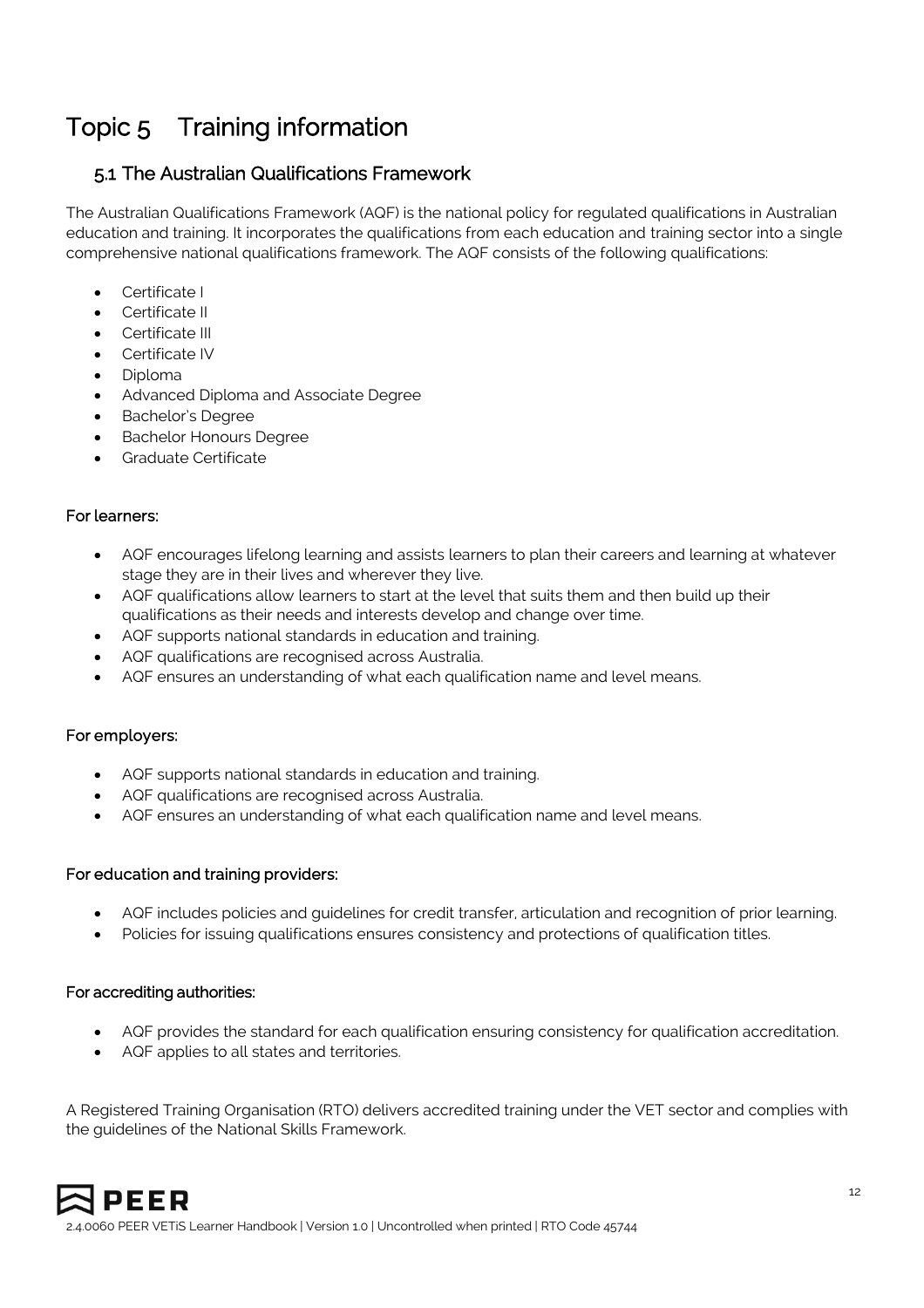# 5.2 VET Quality Framework

The VET Quality Framework is a set of standards and conditions that ASQA uses to assess whether an RTO (such as PEER) meets the requirements for registration.

#### The VET Quality Framework consists of:

- Standards for Registered Training Organisations, 2015
- The Australian Qualifications Framework
- Fit and proper person requirements
- Financial viability risk assessment requirements
- Data provision requirements.

## 5.3 Training packages

A training package is a set of nationally endorsed standards, qualifications and guidelines used to recognise and assess the skills and knowledge people need to perform effectively in the workplace. Training packages are developed by industry to meet the training needs of an industry or group of industries.

# 5.4 Qualification pathways

The AQF is based on achieving competencies, which lead to qualifications issued by RTOs such as PEER.

- Certificate II graduates at this level will have knowledge and skills for work in a defined context and/or further learning.
- Certificate III graduates at this level will have theoretical and practical knowledge and skills for work and/or further learning.
- Certificate IV graduates at this level will have theoretical and practical knowledge and skills for specialised and/or skilled work and/or further learning.
- Diploma graduates at this level will have specialised knowledge and skills for skilled/professional work and/or further learning.

# 5.5 Training delivery method

Training for the above qualifications is available through various pathways, including the following:

- Classroom delivery your training is conducted in a classroom environment at PEER or a partnered school. You are required to attend all classes.
- Flex classes This the main way we deliver training at PEER, it is also called the PEER Training Way. It combines online learning and assessment done through PEER Campus (online) with work you will do physically in the classroom (face to face). A key part of this is the use of MS Teams where you will be required to log into every class and interact with your trainer and other learners.

The PEER training way enables PEER to offer learning within your school (or at a partnered school) onsite or from a different location, such as your home through PEER Campus. This hybrid delivery gives you more flexibility, but you will always need to get approval from your school and trainer if you are not going to physically come to class.

Recognition of Prior Learning (RPL) – RPL is the recognition of skills developed through previous training, work, or life experience, which matches a unit(s) of competency in a training course. If you have sufficient evidence and experience, you may be granted recognition of this learning and will not have to complete the unit.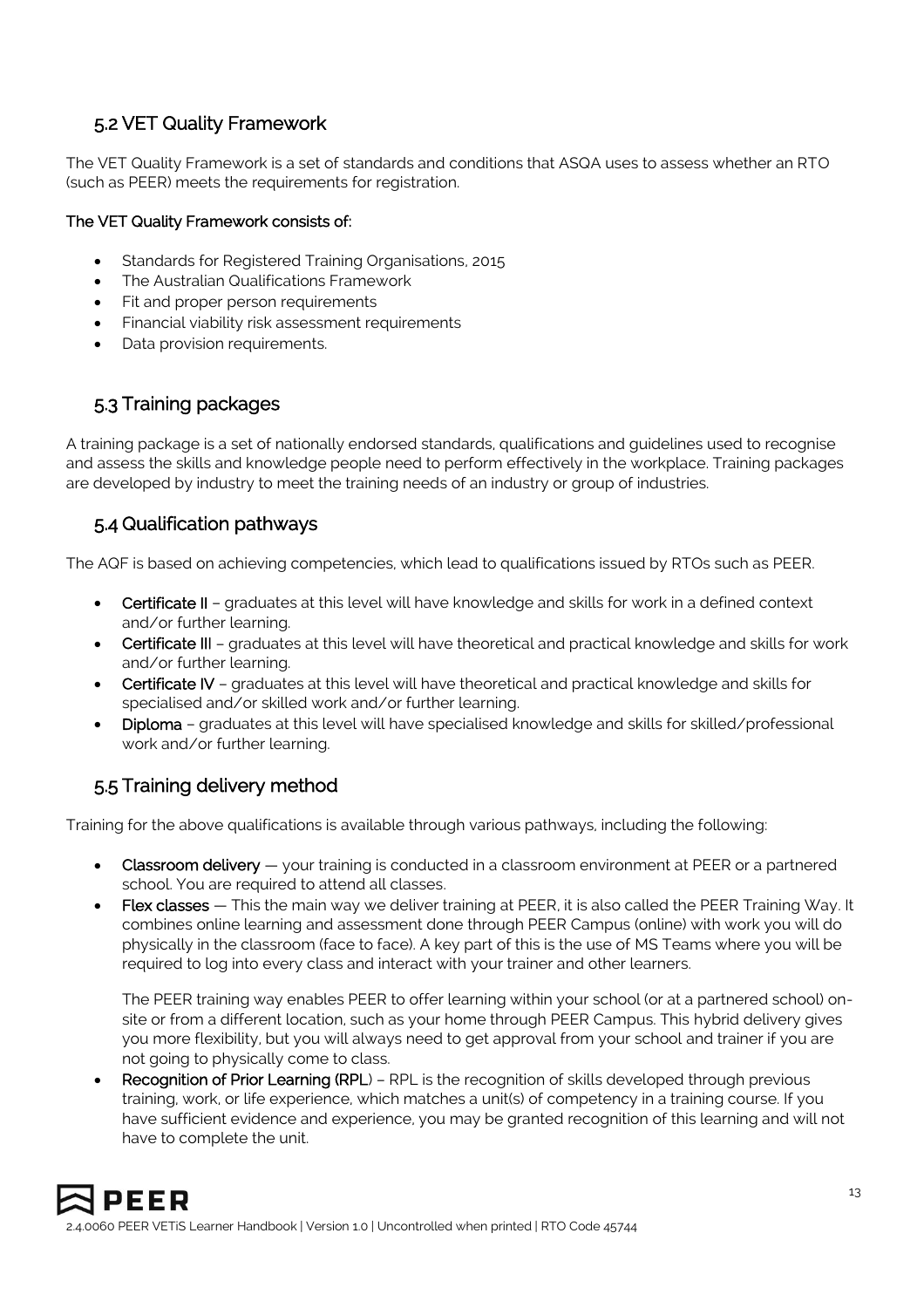# 5.6 Understanding terminology

Academic Pass – means you have been deemed competent in the classroom but are awaiting a competent outcome for the workplace assessment (eProfiling).

Australian Apprenticeship Support Network (AASN) – The Australian Apprenticeship Support Network (Apprenticeship Network) are non-government organisations contracted by the Australian Government to help employers and trainees and apprentices to enter a Training Contract. PEER utilise MEGT and MAS National.

Assessment – means the process of collecting evidence and making judgements on whether competency has been demonstrated achieved. This confirms you can perform to the standard expected in the workplace, as expressed in the relevant training package. PEER use Competent (C) or Not Competent (NC) to record assessment results.

Competent (C) or Competency Achieved (CA) – you will be assessed as competent when your trainer/assessor has collected sufficient evidence that meets all the knowledge and performance requirements of the unit.

Continuing – means that you have begun study and will not complete the study by the end of the study period but intend to complete later.

Employability skills – are non-technical skills which play a significant part in contributing to an individual's participation in the workplace. They may be defined as the skills required to gain employment.

Evidence – your trainer/assessor is required to collect various forms of evidence to assess your competence. This may be in the form of work samples, completed workbooks, questioning and discussions, observation, case studies, projects, or other forms of evidence for both practical and theory training.

Not Competent (NC) – if you are assessed as not competent in a unit of competency, this means you may require further training or to provide further evidence to support your competence.

Parchment – once you have successfully completed your qualification, you will be issued with a parchment which details that you have successfully attained a qualification.

Remedial – refers to classes you are required to attend if you have not been deemed competent and need to complete extra learning activities to be deemed competent outside the structured learning program.

Resources – this refers to the learning materials, workbooks, textbooks, online materials or other equipment you need to complete your training in your units.

Statement of Attainment – is issued when you partially complete a qualification or complete a short course. It only lists the unit(s) of competency you have achieved.

Learner results - assessment at PEER is conducted by assessing individual tasks that make up a unit of competency, then reviewing that evidence to ensure it covers the unit being assessed. On successful completion of all tasks the evidence is reviewed and each learner is either graded as Competent (C) or Not Competent (NC). Where you have been assessed for a unit of competency that requires eProfiling, you may be graded as Academic Pass (AP) which indicates you have achieved competency within the classroom but have not completed the associated eProfiling component. Once you have achieved 100% on the eProfiling you will be deemed competent.

Trainer and assessor – is a person who has relevant industry experience and qualifications to deliver training and conduct assessment.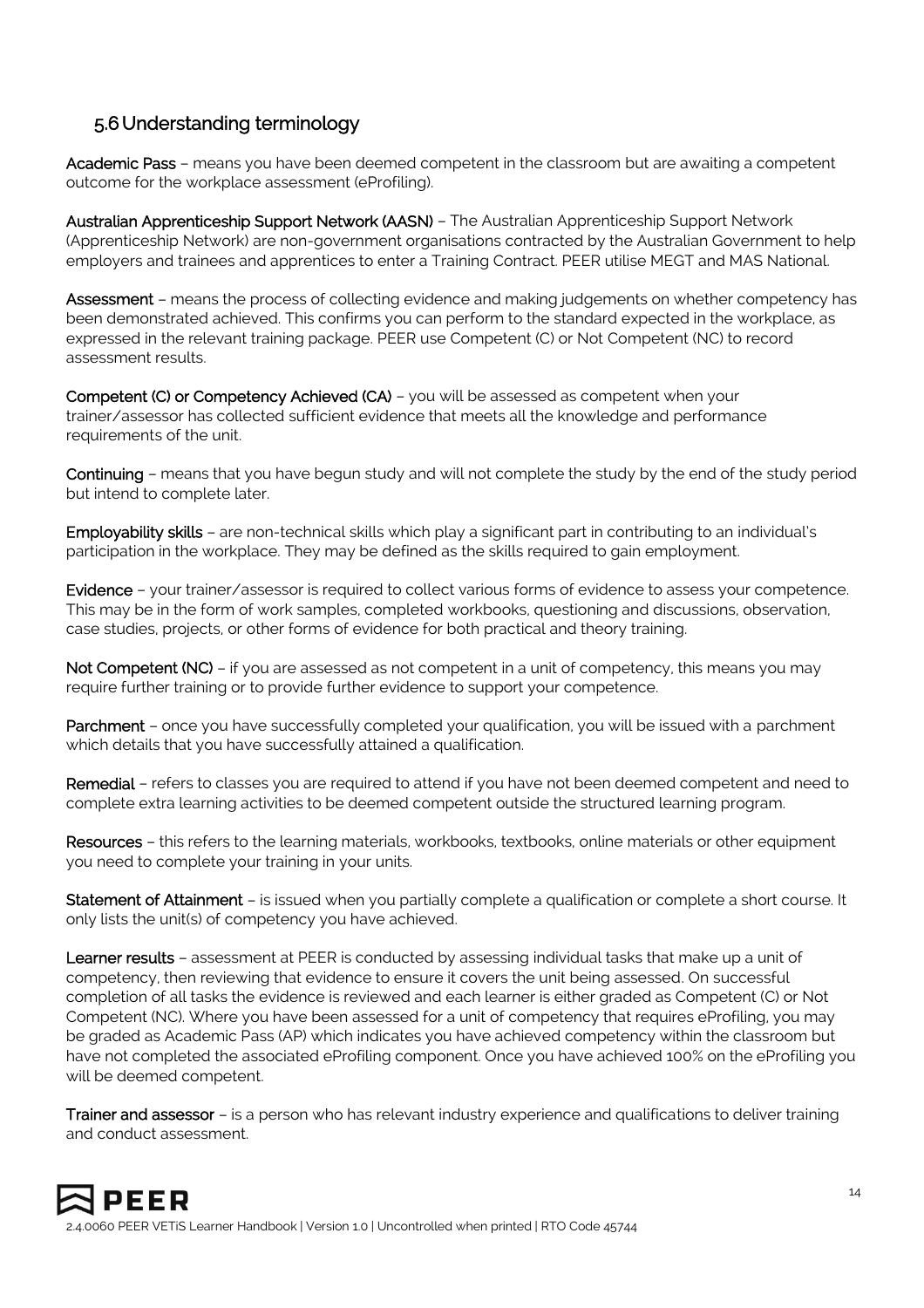Training and Apprenticeship Services (TAS) – TAS is a directorate within the Department of Industry and Skills and is responsible for regulating South Australia's traineeship and apprenticeship system. TAS operates the Traineeship and Apprenticeship Information Service. For information, advice or assistance ring 1800 673 097 or email: [dsd.tas@sa.gov.au](mailto:dsd.tas@sa.gov.au)

Training Contract – while attending PEER, you may be under a Contract of Training (Apprenticeship or Traineeship) with either PEER as your employer, or a private employer. All parties to the contract, the learner, the employer and the RTO are required to work together to successfully complete the contract requirements.

Training Plan – each learner has a training plan which details the qualification and units of competencies that you will undertake.

Unit of competency – is a statement that refers to the skills and knowledge you need to be able to perform a job. A unit of competency is made up of various elements and performance criteria which explicitly details the tasks that you need to demonstrate to be deemed competent.

#### 5.7 PEER's responsibilities and learner's rights

If there are any changes to the agreed services, PEER will advise all learners affected as soon as practicable.

This may include the following changes:

- any new third-party arrangements
- changes to existing third-party arrangements
- change in PEER ownership
- PEER ceasing operations as an RTO.

PEER will contact you initially face-to-face if you are on campus, then phone, email and/or letter communication will follow to ensure you have been informed of the changes in a timely manner.

If PEER ceases to operate, PEER will endeavour to:

- ensure that, before PEER is no longer registered, you will have either completed your course or transferred to a new training provider
- source an alternative provider for you to consider transferring to
- issue you with your qualification and/or Statement of Attainment if you have completed the requirements
- return all unmarked assessments.

If you believe you are owed a refund you should contact PEER immediately and request a refund. You may be directed to Consumer and Business Services to assist you in your enquiry at, [https://www.cbs.sa.gov.au/.](https://www.cbs.sa.gov.au/)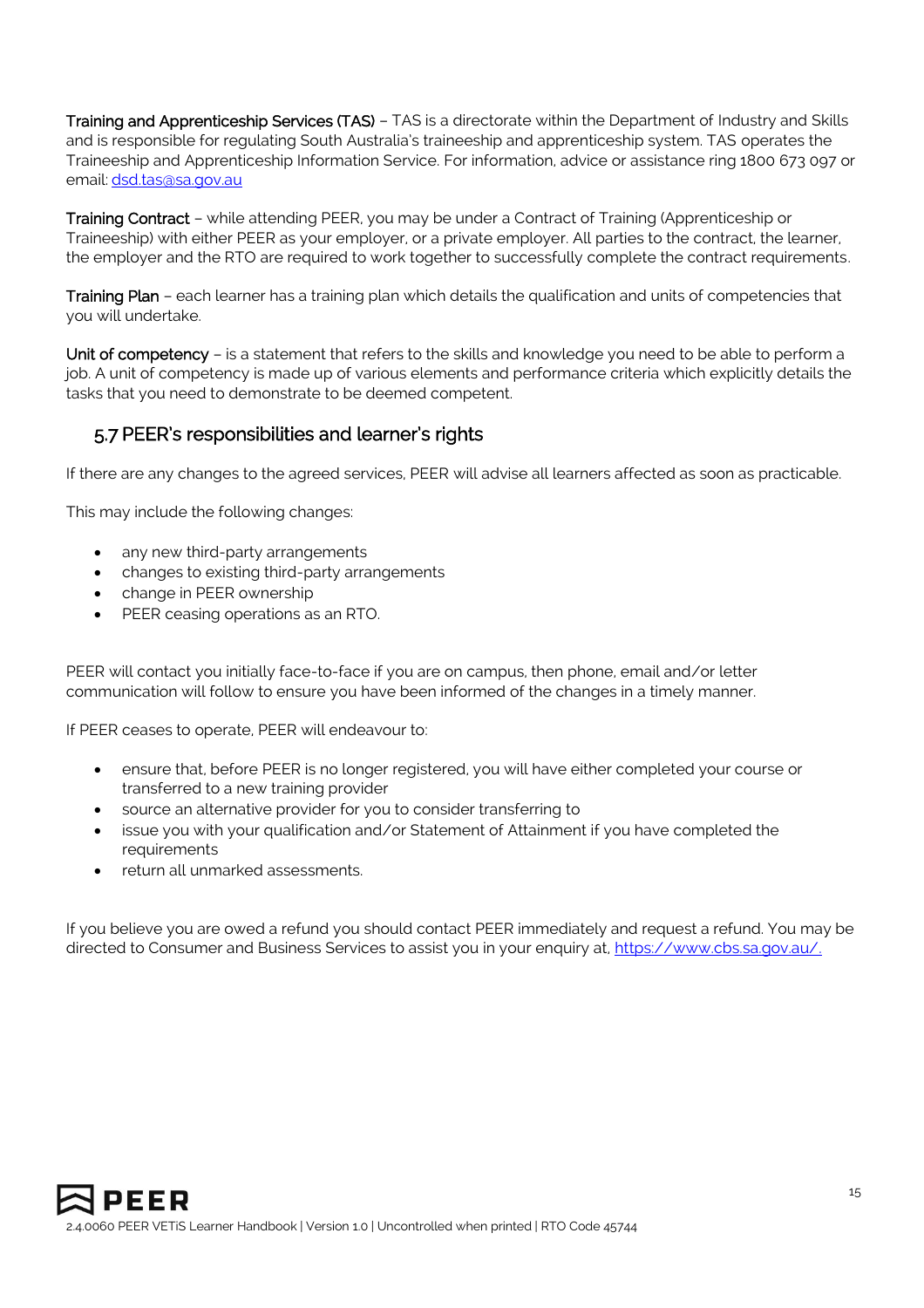# 5.8Academic support

If you are experiencing difficulties with any aspect of your course, you are encouraged to contact your home school VET Coordinator, trainer or a member of our VETiS team at PEER.

You can email: vetis@peer.com.au.

PEER can provide academic support to facilitate the successful completion of your course.

In certain circumstances PEER may refer you to external agencies such as MADEC Australia for support.

Learner Support Services (LSS) is an equity, participation and retention initiative funded by the Department for Innovations and Skills (DIS) with the aim of improving equity and accessibility of accredited vocational education and training to Learners with complex needs.

The purpose of LSS is to support learners who have barriers to learning, support retention in training and assist learners with complex support needs to complete their qualifications and transition to employment or further study through the provision of Learner Support Case Management.

#### 5.9Work placement

Work placement hours may be required to be completed some of your qualifications with PEER. If this is required, your schools VETiS coordinator or PEER trainer will explain what is involved

#### It is the responsibility of your home school to:

- organise and monitor your work placement arrangements
- ensure all work placements are conducted in accordance with the advice contained in the Workplace Learning Guidelines document, which is endorsed by the Government, Catholic and Independent schooling sectors and the new student pathways program.

Work Placement is explained on the WorkReady website at [https://studentpathways.sa.edu.au](https://studentpathways.sa.edu.au/)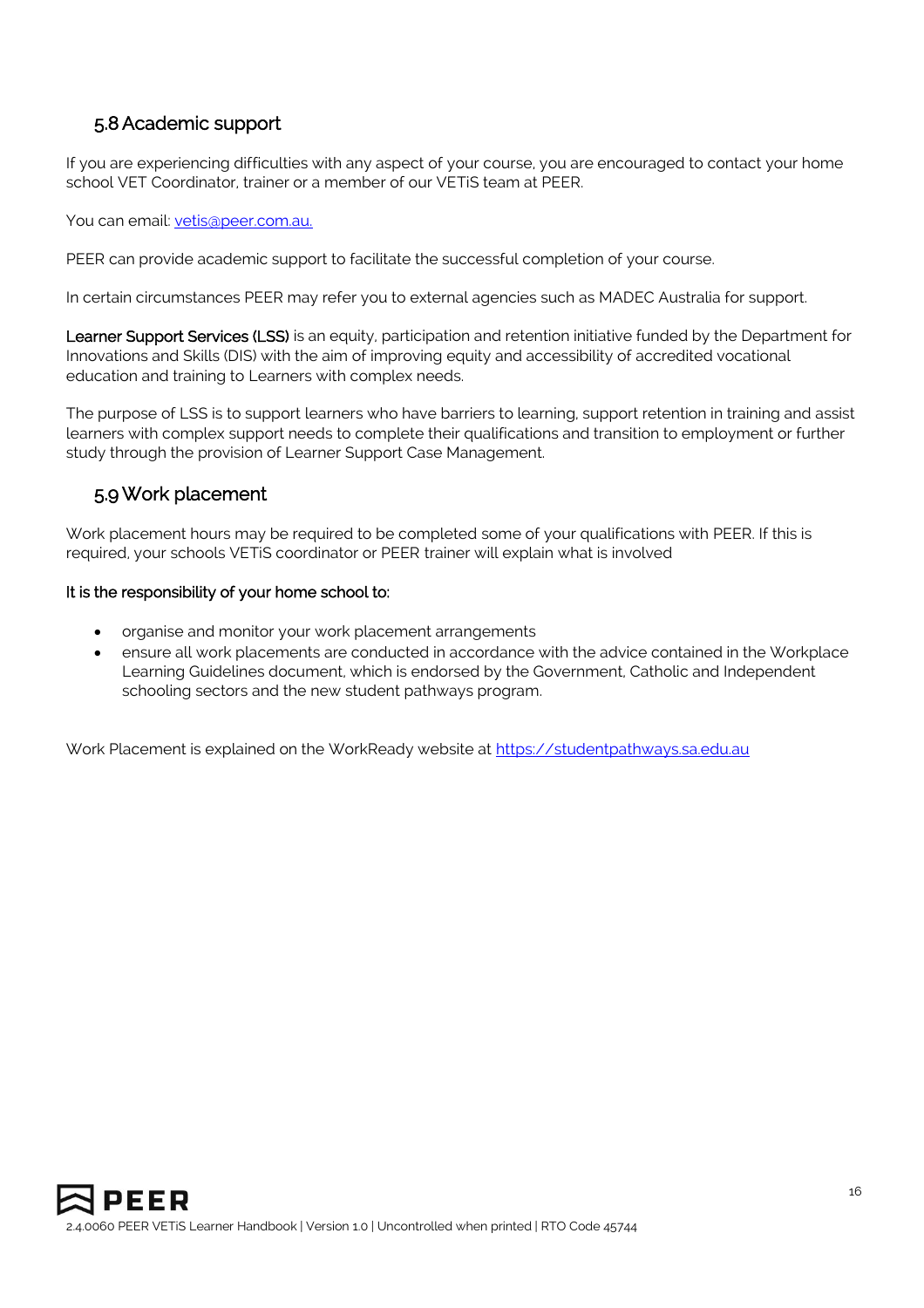# Topic 6 Training at PEER – Classroom expectations

# 6.1 VETiS course introduction and site induction

Day 1 of any PEER course starts with an introduction to the course and site tour/induction. In this introduction, you can expect to get a full overview of:

- Introduction to your trainers
- Site tour
- WHS induction
- Qualification or course overview and unit topics
- Class expectations
- Behaviours that promote success
- ICT access
- Introduction to the IT systems that you will use in your training

During this day you will learn how you can get the best out of your program and how we will prepare you for a career within the construction and mining industries.

#### 6.2 Learner behaviour and duty of care

PEER and our trainers have a duty to take or exercise 'reasonable care' to protect you from risks of harm that are 'reasonably foreseeable' whilst you are involved in VETiS activities, or are present for the purposes of a VETiS activity. This includes all time spent within the VETiS environment from the start to the end of the training day.

PEER is focused on preparing school-based learners for a career within the construction industry. A key element of this is an expectation that all you will show and demonstrate the behaviours that are expected within industry.

These key behaviours will be explained during your program introduction but include being:

- **Caring**
- **Respectful**
- Innovative
- Collaborative
- Courageous
- Integrity
- **Maturity**
- **Proactive**
- **Responsible**

PEER will not tolerate any behaviour that breaches these values or places a person (including yourself) or property at risk.

All learners are expected to comply with the requirements of PEER's and the partnered school's policy and follow all reasonable directions from all trainers or school staff.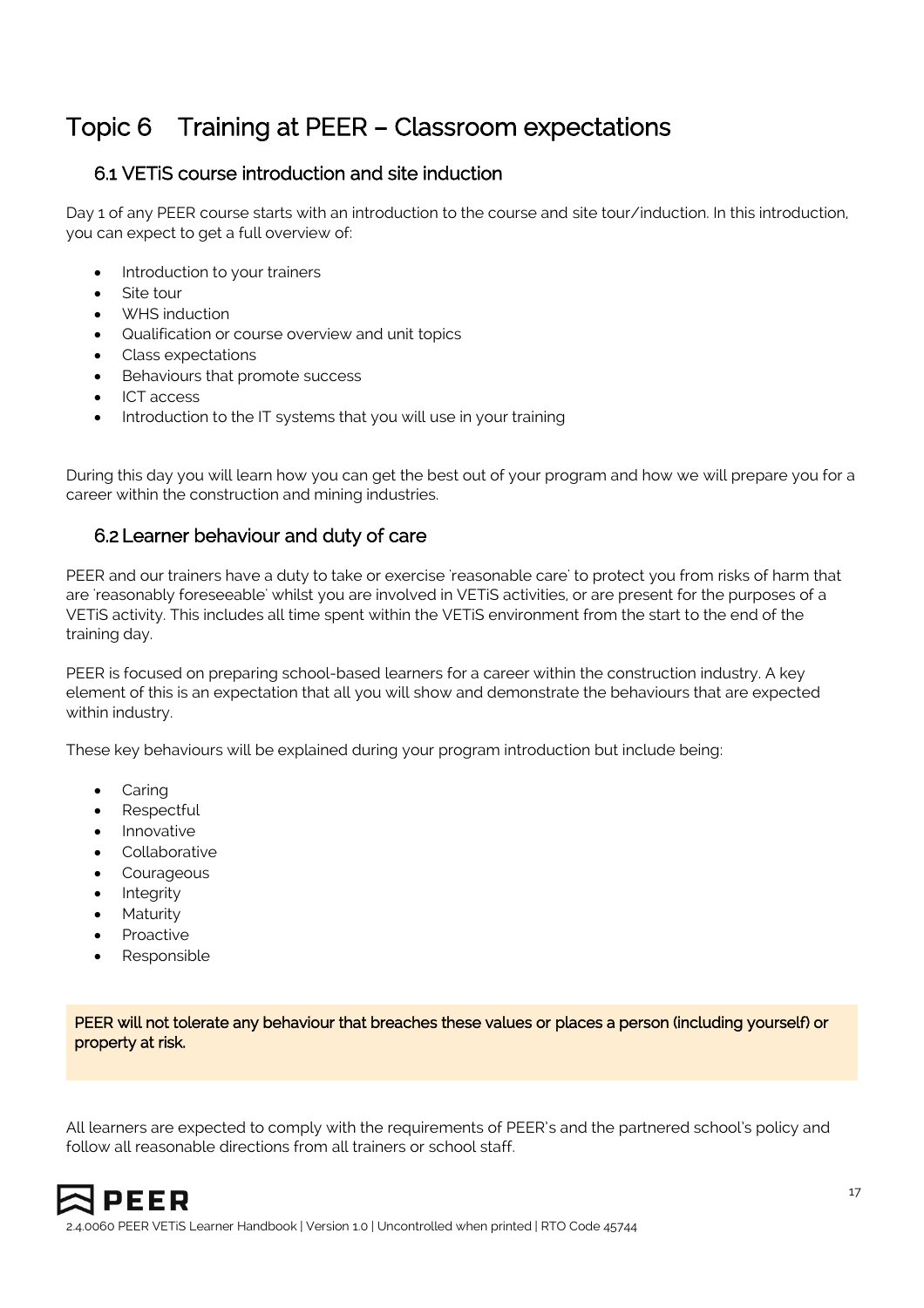# 6.3 Learner details

You may need to provide PEER copies of your school ID cards, drivers licence, car registrations and head/shoulders photographs.

This information could be shared with the school host administration to assure students from other schools can be easily identified when required.

Photographs will be required if you are completing a WHS White Card for your license card.

## 6.4 Facilities and training rooms

You will be allocated a work area to complete activities in your training. You are responsible for the tools and equipment, cleanliness and general housekeeping for this area and are required to clean this area at the end of each day. All classrooms must be left clean and tidy and you are required to take all your rubbish with you when leaving the room.

If you are training in the workshop area, you may be asked to remove rubbish and sweep the floor after training to help maintain an environment that complies with work health and safety regulations.

Any learner found stealing or deliberately damaging PEER or the partnered school's equipment will face disciplinary action and removal from the course.

If you are entering a workshop area at PEER or the partnered school, you must always follow the safety requirements, including wearing the appropriate Personal Protective Equipment (PPE).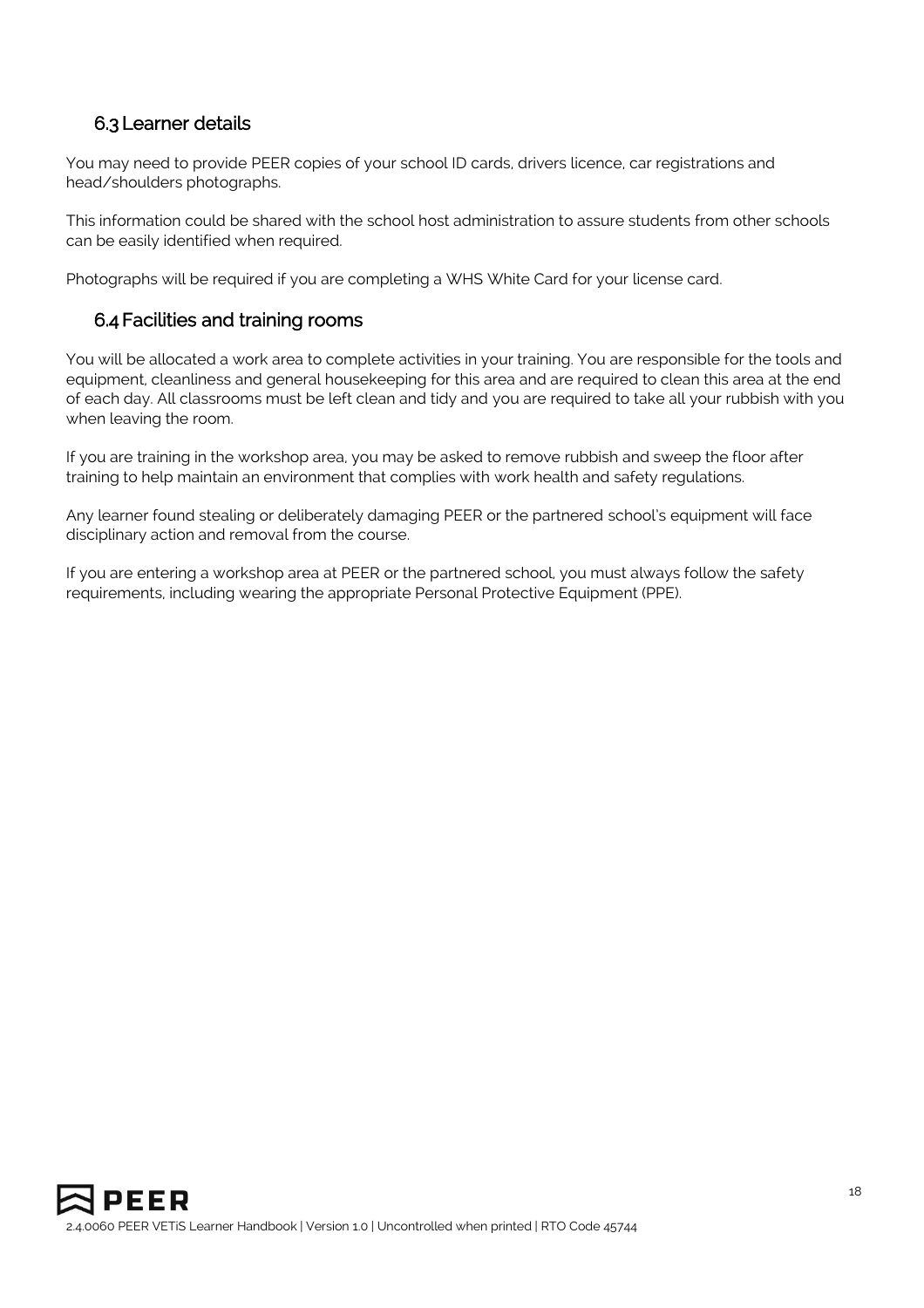## 6.5 Mobile phones

You will adopt the mobile phone policies of the school where you are attending the program.

In line with the school's mobile phone policy, PEER may require you to place your mobile phone into a secured location during class sessions.

|          |                                                                                              | Don't                                                                                                                                                                                                                                                           |
|----------|----------------------------------------------------------------------------------------------|-----------------------------------------------------------------------------------------------------------------------------------------------------------------------------------------------------------------------------------------------------------------|
| You must |                                                                                              | Disciplinary action may be imposed for inappropriate<br>use or if you do not comply with PEER's or partnered<br>school's policy where you:                                                                                                                      |
| ☑        | Ensure your mobile phone is switched off or on<br>silent when in class                       | Use your phone to send and/or accept calls<br>図<br>or messages, engage in social media or games<br>during lessons.                                                                                                                                              |
| ☑        | Leave your mobile out of sight in class                                                      |                                                                                                                                                                                                                                                                 |
| ☑        | Use respectful language when talking on a<br>mobile                                          | Use inappropriate language while using a<br>⊠<br>mobile.                                                                                                                                                                                                        |
| ☑        | Use your mobile for approved learning purposes<br>and as directed by the trainer.            | Use a mobile phone to gain advantage in<br> x <br>exams or assessments.                                                                                                                                                                                         |
| ☑        | Use your phone and apps in a respectful way                                                  | Use mobile phone applications to engage in<br> x<br>personal attacks, harass another person, or post<br>private information about another person - this is a<br>criminal offence and will result in immediate<br>suspension or exclusion from the course.       |
| ☑        | Ask permission before taking a photo or posting<br>information about someone to social media | Use your phone to photograph or record<br> x <br>another person without permission. Posting/sending<br>of such photos or recordings, and objectionable<br>images is a criminal offence and will result in<br>immediate suspension or exclusion from the course. |

#### 6.6Personal items

Do not leave valuable items such as money, jewellery, laptops or mobile phones in work areas or training rooms. PEER will not be held responsible for any items lost.

Classrooms will be locked during breaks unless a specific agreement has been reached with the school otherwise.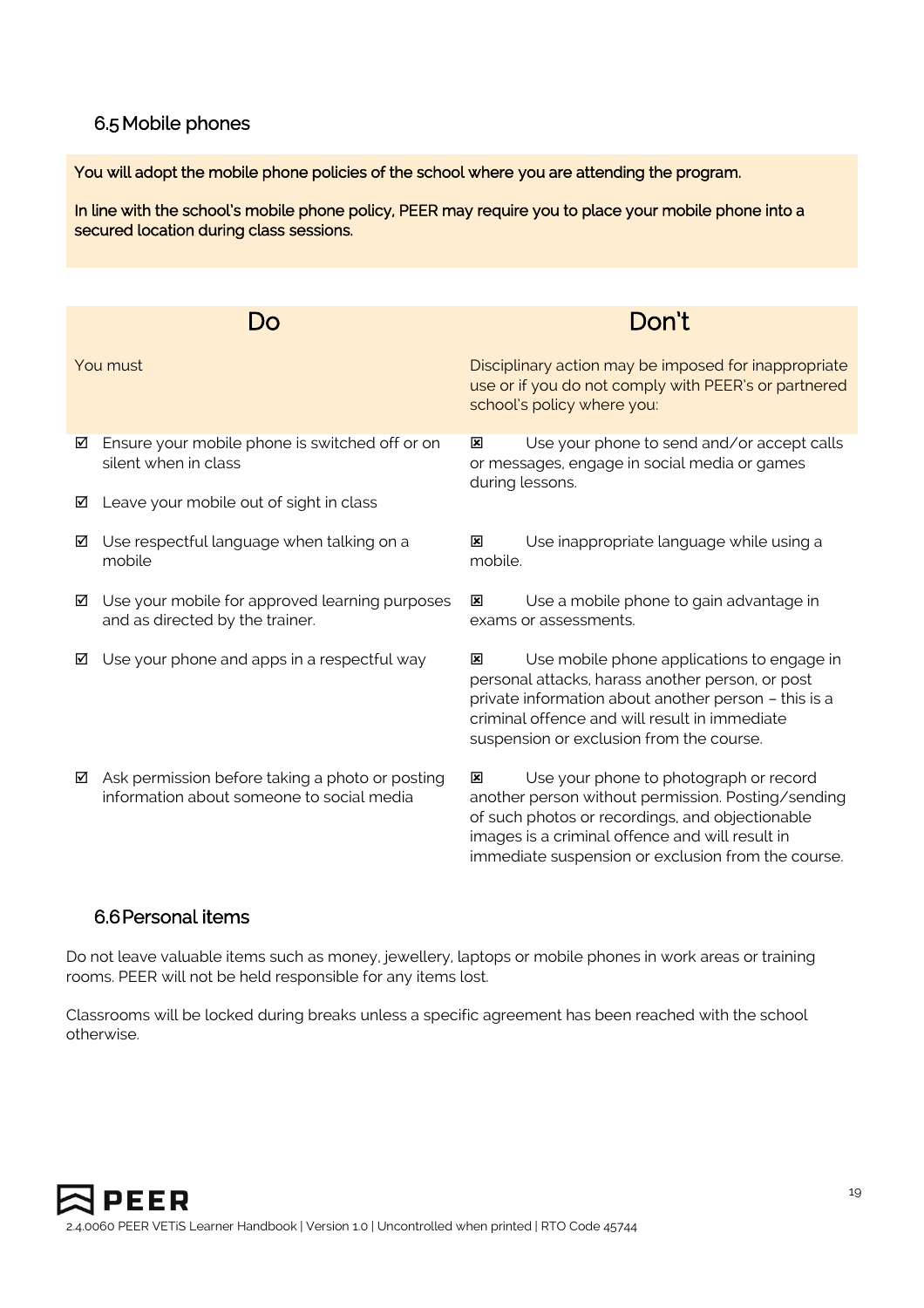# 6.7Smoking/drugs/alcohol

Smoking is prohibited in all areas at PEER and our partnered schools.

PEER is committed to ensuring the health, safety and welfare of all employees, visitors and learners by providing a safe working environment.

Do not come to class under the influence of drugs or alcohol. Anyone suspected of been adversely affected by drugs and alcohol are deemed not fit for work as they pose a hazard to themselves, other learners, our trainers, school staff and employees.

If you do not follow the PEER's or the partnered school's policy you may receive long term suspensions and in serious cases, such as supplying drugs to other learners within the school, will be recommended for removal from the program. The same policy applies to the possession, supply and/or use of alcohol or volatile substances.

Any learner who is adversely affected by either alcohol or drugs, in the opinion of the trainer, will be removed from the class/program. This will be considered a disciplinary matter and their home school VET coordinator informed.

If you are in possession of a suspected illegal substance the police will be notified immediately.

## 6.8Eating and drinking

Eating and drinking is not permitted in any classroom or workshop, unless otherwise stated by the trainer. There is a designated canteen available at PEER and each partnered school.

You must not leave the school grounds to purchase food or any other reason without written permission from the trainer.

The trainer will need to check with your home school VET coordinator before allowing you to leave school for any reason.

#### 6.9Session times

Your training plan will outline start and finish hours (e.g.: 8:00 am - 4:00 pm) because they vary between schools/programs. In most cases they are set by PEER in consultation with the VET coordinator at the partnered school. This may include sessions that have been scheduled during school holiday breaks or after normal school hours.

PEER require all learners to be on site and ready to start at the specified time for training, preferably 10 minutes prior to the scheduled time. Return promptly and on time from your designated breaks.

PEER classes run three sessions in a day and attendance is taken at the start of each session. You need to be prompt in attending each session and returning from your breaks.

You are expected to attend all programmed PEER training sessions regardless of home school special events or student/pupil free days.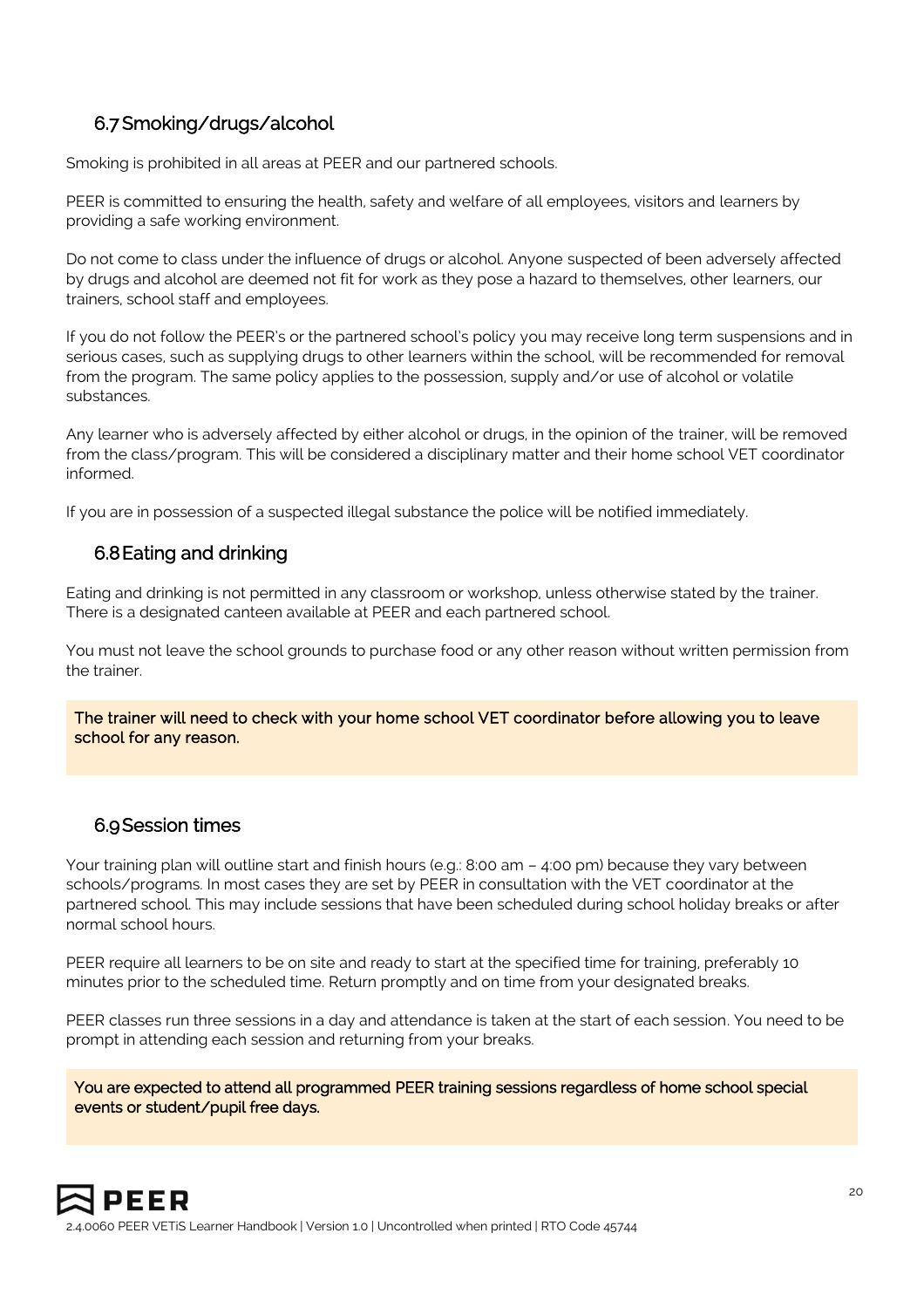# 6.10 Learner drivers and carparking

You may not use your vehicles for any purpose other than drive to and from school.

You are not permitted to ride as passengers in another learner's motor vehicle unless the appropriate form outlining parental consent has been received by PEER and the partnered/home school VET coordinator. The consent will be valid for the period nominated, and/or only the driver nominated.

You must park in the designated space in the grounds or alternatively park outside the grounds.

You are not permitted to go to your car during the school day.

You are not to use your car at lunchtime and breaks.

If you are driving to and from school will be asked to notify your Year Level Coordinators and provide car and registration details.

If these requirements are disregarded, parents will be notified, and appropriate sanctions will apply as per the disciplinary policy.

PEER has a zero tolerance for unsafe driving practices. If PEER becomes aware that a learner driver has broken the P1 or P2 road rules or driven in an unsafe or irresponsible manner, police will be notified.

#### 6.11 Attendance

PEER requires you to attend all sessions unless you are ill or there are extenuating circumstances. If you are absent due to illness, you may be required to provide a medical certificate to PEER.

You must notify your PEER trainer and VET coordinator at your home school as soon as possible of your absence from any scheduled classes. If you miss to many classes, you may be required to repeat the training or attend additional make up classes.

It is the parent/caregiver's responsibility to communicate the reasons for your absence directly to PEER and the home school VET coordinator.

If you have been unwell and unable to attend class, PEER will endeavour to support you. However frequent or extended periods of absence may affect our ability to result you prior to any critical deadlines, such as the SACE resulting deadline, or in extreme cases at all.

It is PEER's expectation that if you have been unwell or unable to attend class, it is your responsibility to catchup on your missed learning by completing the required work. You will receive support from PEER and your home school. PEER will coordinate with your VET coordinator on your progress and help monitor this situation.

PEER records all lateness and non-attendances on our online learning platform (PEER Campus) and reports this to your home school.

If you need to leave class for an appointment, you must have a signed and dated note and/or email to the trainer and home school VET coordinator from your parent or guardian prior to leaving the school grounds.

If you have permission and need to leave early, you must get permission from the trainer and sign out of the school at the front office.

If you leave school without consent and/or knowledge of the trainer this will result in disciplinary action initiated with the home school, parents/guardians.

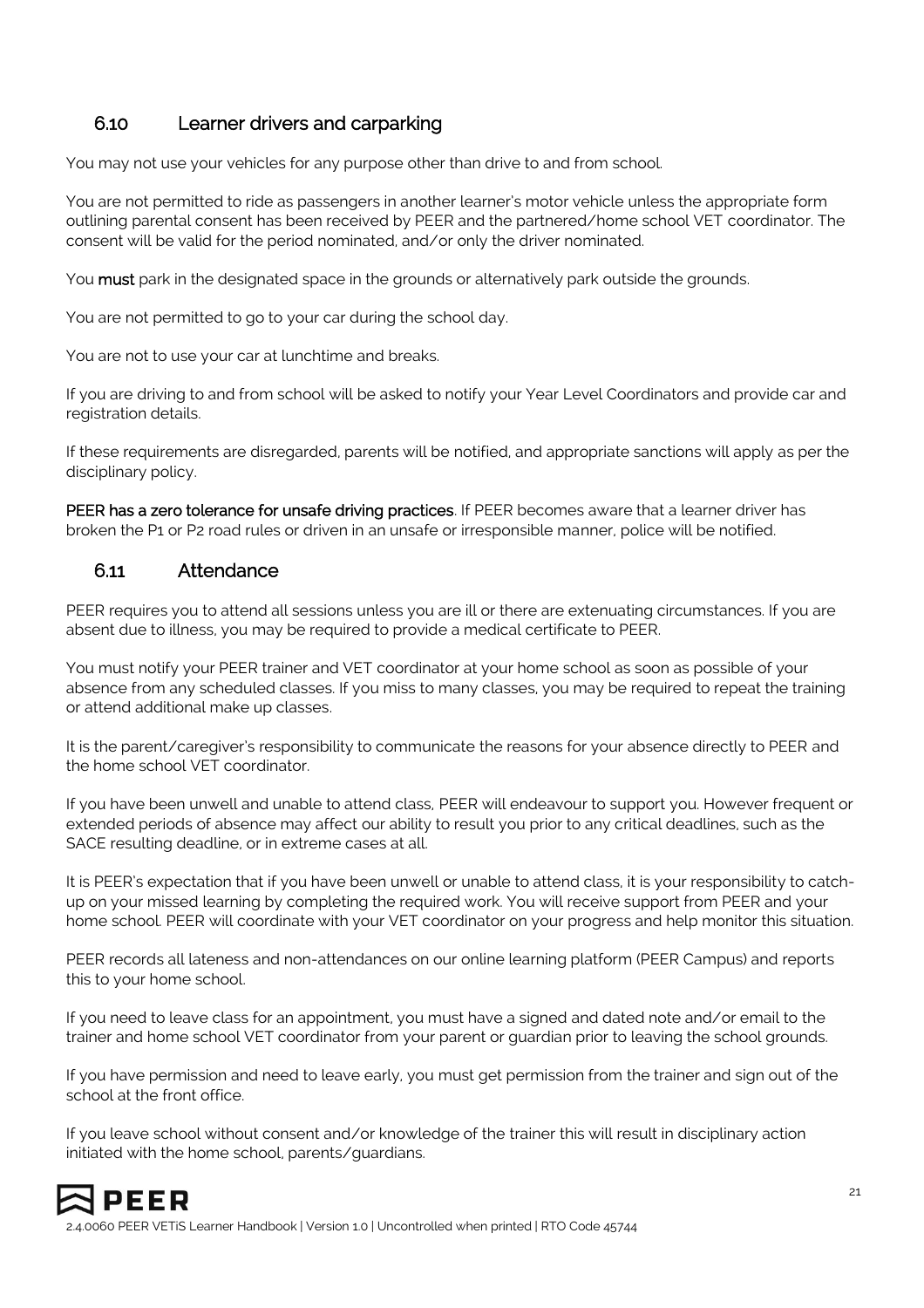You are not be permitted to leave the school grounds at any time during training hours without authorisation.

You are not to leave the school grounds during your breaks.

You are expected to attend all programmed training sessions regardless of home school special events or pupil free days.

The PEER trainer will update the class attendance roll at the start of the day, straight after the morning break and lunch break. Host schools and home schools will have access to the class rolls and any unexpected absenteeism will be followed up with the learner and their home school.

#### 6.12 Dress code

You must always wear a non-synthetic (100% cotton or wool) long sleeve hi-viz shirt with the PEER logo (as provided by PEER) in the workshops/classroom. You must not wear singlets or hoodies at any time.

You must supply and wear your own appropriate long trousers and safety boots for workshop situations.

During training, you must not wear any jewellery, accessories or item of clothing that may be deemed a work health and safety risk. Clothing and hair (including facial hair) is to be always kept neat and tidy.

If you attend in class wearing inappropriate clothing, you will be removed from the class and asked to get changed before you will be admitted back. You will be marked as absent during this time.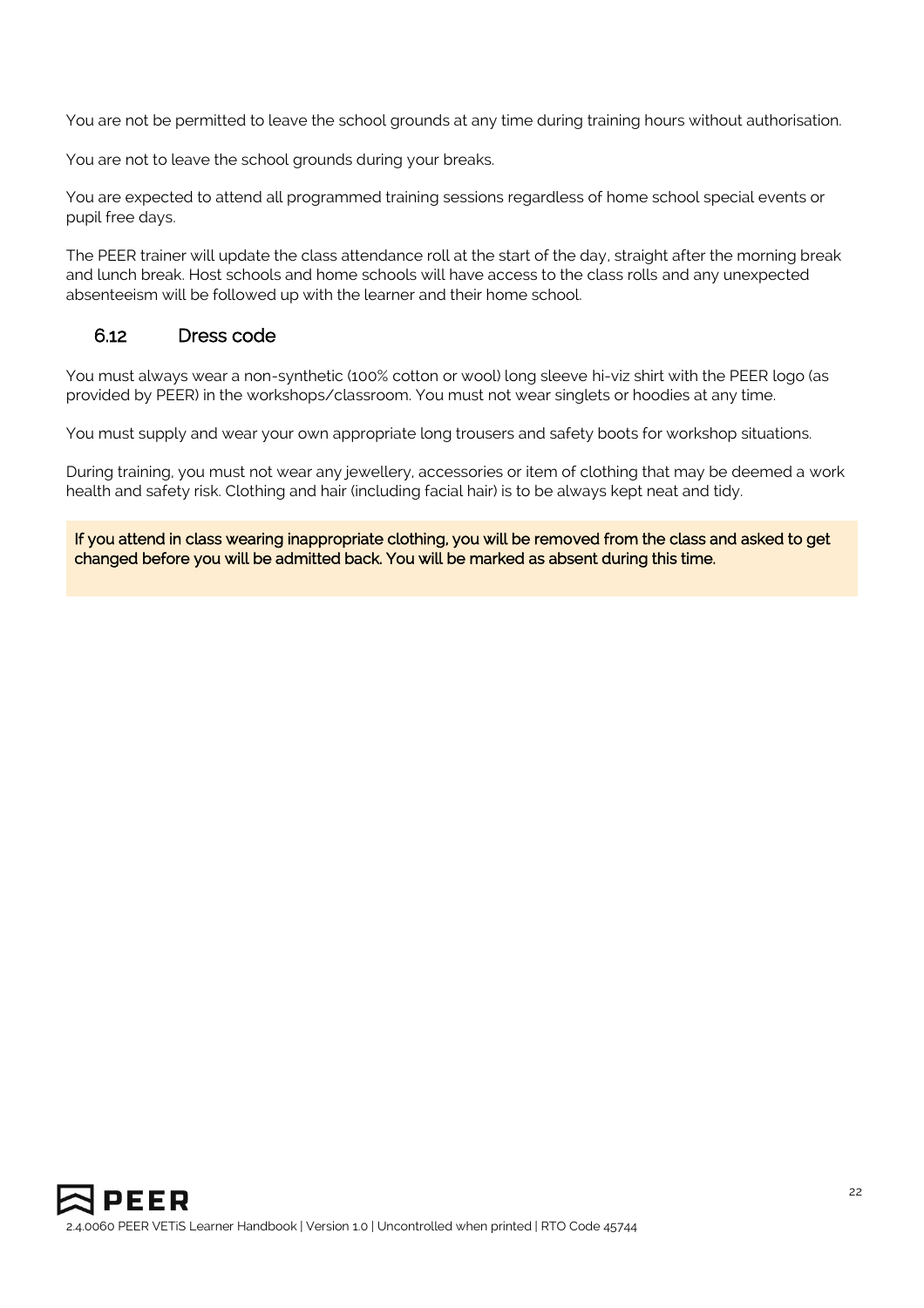# 6.13 Work Health & Safety (WHS)

For your own safety and the safety of others, you must follow all safe work practices as instructed by your trainer. You must always wear all Personal Protective Equipment (PPE) provided. If you notice any hazards at PEER or the partnered school, you must report these to your trainer immediately.

Trainers and their class will perform a tool box meeting at the start of each class day, similar to what is done on a construction site, during which you will discuss any WHS applicable issues that will occur during the day.

This may include each learner writing up and signing WHS Risk Analysis document (JSA) that form a legally binding set of instructions the trainers and learners must follow. Depending on the nature of the work, this may also include signing a Safe Work Method Statement (SWMS).

Anyone who creates or contributes to an unsafe workshop will face disciplinary action and may be removed from class.

At the beginning of training, you will participate in a safety induction. Any accident or injury sustained while on campus must be reported immediately

Below are the minimum standards of protective dress and personal protective equipment (PPE) expected for all learners at all times in our courses:

- Long sleeved hi-viz shirt with PEER logo (supplied by PEER)
- Long cotton drill work pants (supplied by learner)
- Safety work boots (supplied by learner).
- Use a hair net or tie back long hair.
- Remove long jewellery

#### Within all trade and practical areas or as directed/supplied by the PEER Trainer or school:

- Clear safety glasses
- Class 5 rated earmuffs or ear plugs. (Audio devices must not be used and ear buds/headphones must not be worn)

#### 6.14 VETiS COVID-19 protocols

PEER is continuing to work with the Department of Health, Department for Education and Catholic Education South Australia in responding to the current COVID-19 pandemic. PEER pandemic policy is designed to minimise the risk to learners and trainers while at the same time providing you with an opportunity to complete the program.

Your trainer will provide you with further information on the specific COVID-19 requirements when your class commences but it is important you continue to access your MS Teams group and monitor your emails for updates.

PEER acknowledges that restrictions caused by COVID-19 may result in you missing periods of in class time. The PEER Training Way enables learners to continue their studies while away from the school setting and it is an expectation of PEER that, where possible, you will continue with your learning while away from school.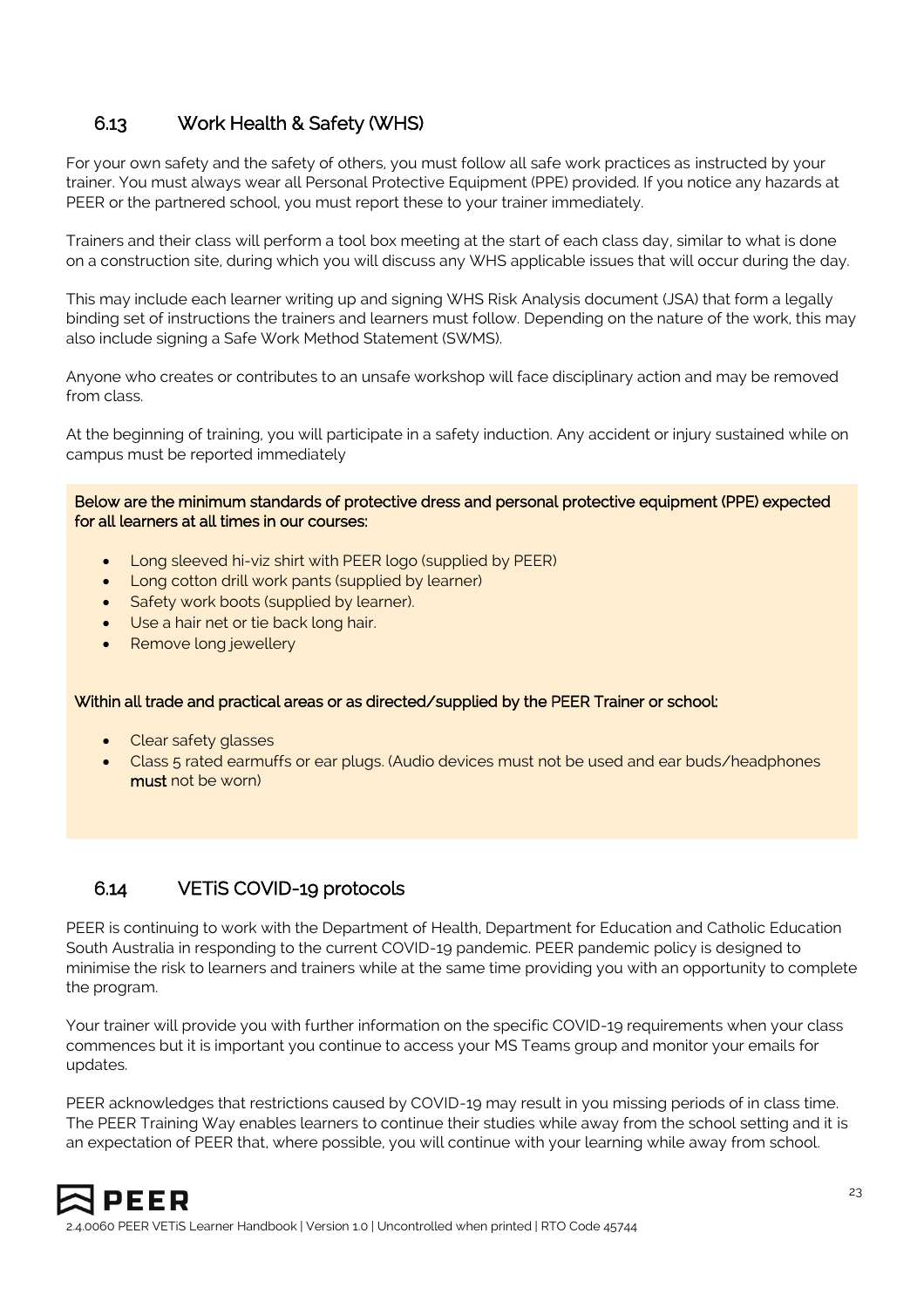While PEER will endeavour to provide you an opportunity to catch this time back up, an extended period of absence may result in PEER being unable to finalise your results before the SACE deadline or at all.

More information can be found in the Department for Education – South Australian COVID-19 Forward Plan for Education 2021: SCHOOLS AND PRESCHOOLS.

## 6.15 First aid

If you injure yourself in the course of training at PEER or the partnered school, please report immediately to your trainer for assistance.

PEER or the partnered school has designated staff members trained in first aid and will assist you with injuries or illness or refer to a medical specialist.

All injuries will be reported to PEER WHS & Home School WHS officers via PEER

## 6.16 Acceptable use of ICT and laptops.

Laptops and ICT are required in all PEER VETiS courses. Each partnered school will have their own ICT policy, provision and use of ICT at their school.

In the classroom laptops are to be used for educational purposes only. PEER takes a zero-tolerance approach to the non-educational use of laptops in the classroom.

The following applies to Information and Communications Technology (ICT) resources (including but not limited to computers, laptops, networks, online resources, systems, software):

- Laptops are to be used for school-related work (including VET) to make the learning process efficient and contemporary.
- Equipment must not be used in any way that may reflect poorly on PEER, our learners, the school, its students or staff. You may not use the resources to publish offensive material or to harass or bully others.
- Resources are only accessible once the learner has authenticated access by entering their unique system identifier (user id) and a password known only to them.
- Equipment is monitored and usage recorded so usage patterns can be understood, and investigations carried out where inappropriate use is suspected.

#### **6.16.1 Laptops**

Where a school site will not allow you to use your personal laptops on the school network, PEER or the partnered school will supply laptops with the necessary software and learner log-ins.

Where laptops are supplied, you will be responsible for:

- using it appropriately appropriate use
- ensuring there is no damage
- ensuring the laptop is fully charged and shut down after each use.

In the event a trainer witnesses wilful damage to school laptops, the learner and/or parents will be liable for the replacement/repair costs and will be removed from the course.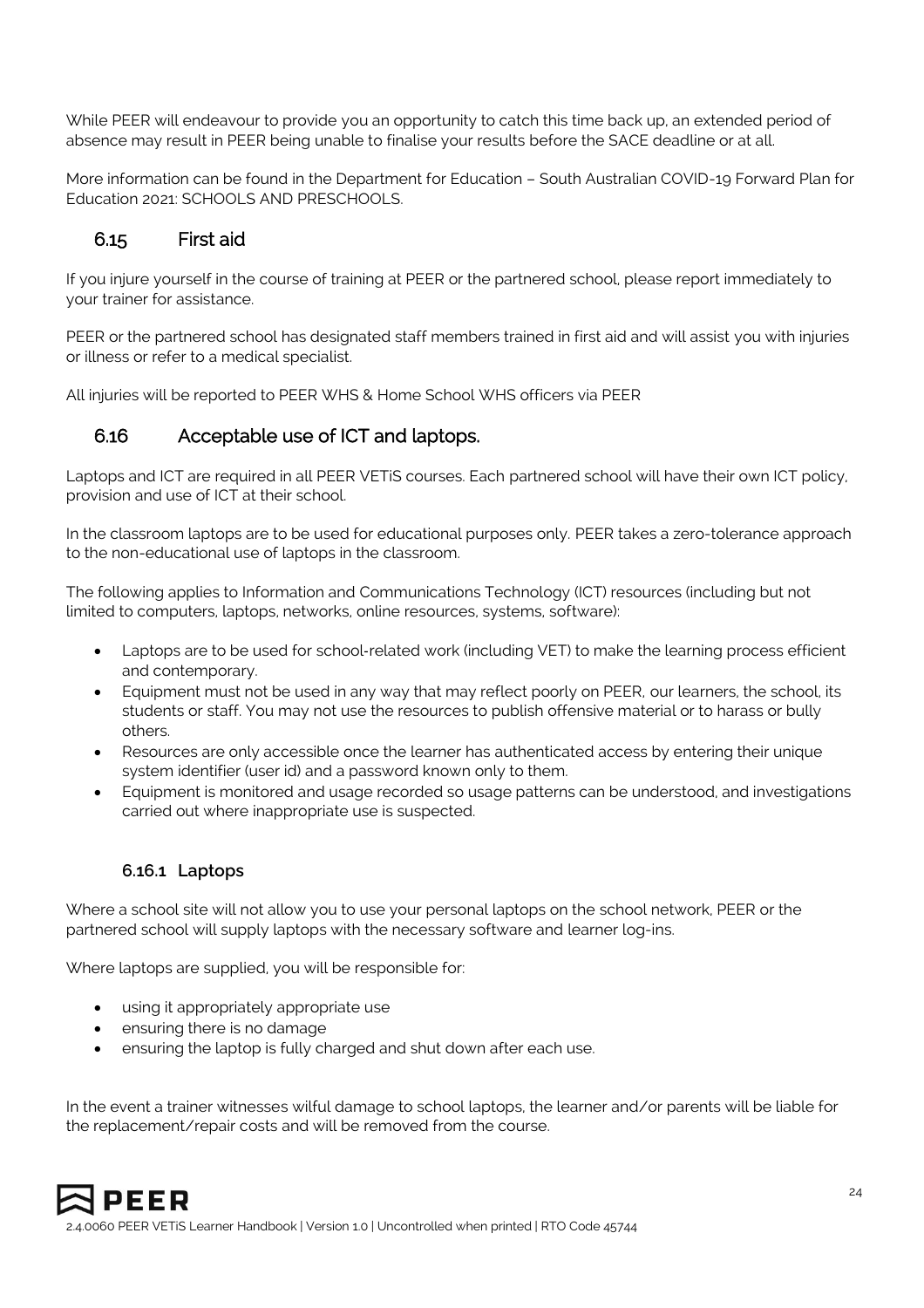# 6.17 Use of the internet

PEER and its partnered school network and internet access is a shared resource and you are expected to use it responsibly and in line with the school's internet policies.

PEER's or the partnered school's network and internet connection **must not** be used for:

- downloading or transferring illegal file types or subscribing to inappropriate email lists
- downloading or transferring games
- excessive internet downloads
- spamming or sending bulk emails, including electronic chain mail
- any other illegal activities or activities in breach of PEER's or the partnered school's behaviour rules and policies.

#### 6.18 Use of social media

#### You must not use social networking sites in class.

Social networking sites are by nature public domain and anyone can read comments, including PEER representatives, the school, a prospective employer, or a person seeking information about someone's personality, political or religious views.

You should ensure you adopt privacy settings that restrict the information available to others on social networks.

You must not seek friendships with trainers via social networking pages and must not join a trainer's page.

You are not to turn your mobile phone into a Wi-Fi hotspot while in class.

Please refer to:

- 2.1.0037 Study from a different location policy
- 2.4.0075 Study from a different location procedure (remote learning)
- 2.1.0033 SOCIAL MEDIA POLICY
- 2.4.0081 Study from a different location Guidelines for LEARNERS

These and other policies are available via <https://peer.com.au/>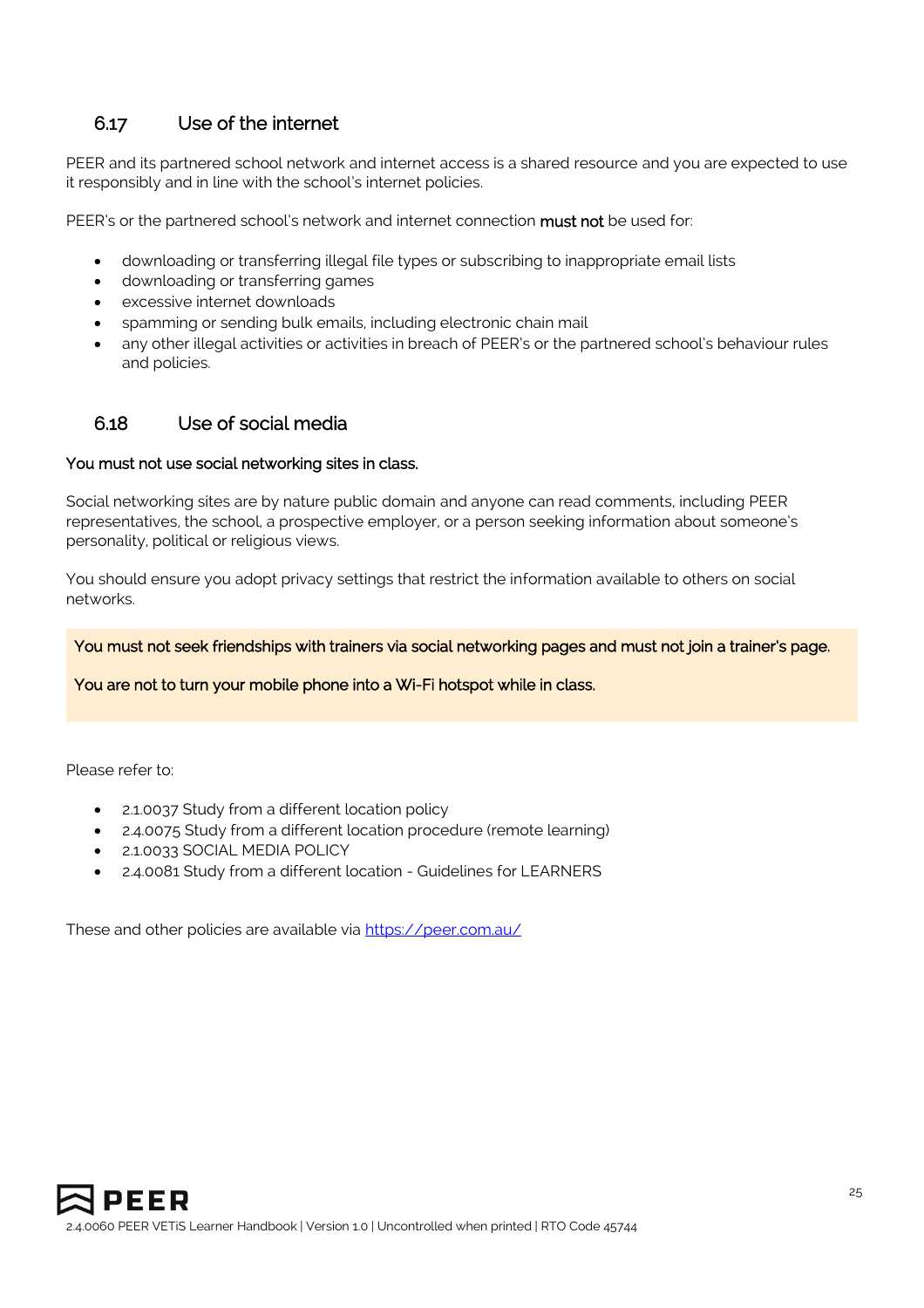## 6.19 Minimum learner classroom requirements

You must bring basic stationery such as pens, pencil, ruler, scientific calculator etc. to every class and lesson.

You must bring your laptop and charger to school on each VETiS day, fully charged. You will not be able to access spare laptops or batteries if you do not bring your own with you.

#### 6.20 Learner code of conduct – school site yard

In the school yard you must:

- Consider, apply and follow your home school policies and behavioural expectations and requirements as a minimum baseline for class behaviour. If you are attending at a partnered school, you will also be expected to follow their school policies
- Treat others with consideration and respect and cooperate with teacher or trainer's requests
- Report all bullying
- Use approved areas of the yard and keep sporting activities in the appropriate places
- Keep the school clean and tidy put rubbish in the bin
- Remain in school grounds
- Return to class promptly at the end of recess and lunch.

In addition, PEER expects you to behave in a way that aligns with PEER's code of conduct which includes being:

- **Caring**
- **Respectful**
- Innovative
- **Collaborative**
- **Courageous**
- **Integrity**
- **Maturity**
- **Proactive**
- Responsible

Any breaches of these expectations or school policies may result in a disciplinary action.

#### 6.21 Learner code of conduct – Learner behaviour – disciplinary action

PEER has a zero tolerance for offensive, abusive, discriminatory or socially unacceptable behaviour. It will not be tolerated at any time.

Failure to comply will result in the learner being removed from the class at their own expense. If you believe you have experienced or witnessed behaviour that makes you uncomfortable, you are encouraged to raise this with your trainer or through the PEER complaints policy.

If someone's behaviour significantly interferes with the rights of other learners within the class to learn, the capacity of a trainer to teach a class or where there is possibility of harm to others, they may be removed from classroom/workshop activities.

In more serious cases they may be required to leave the course for a specified period or their enrolment in the course cancelled.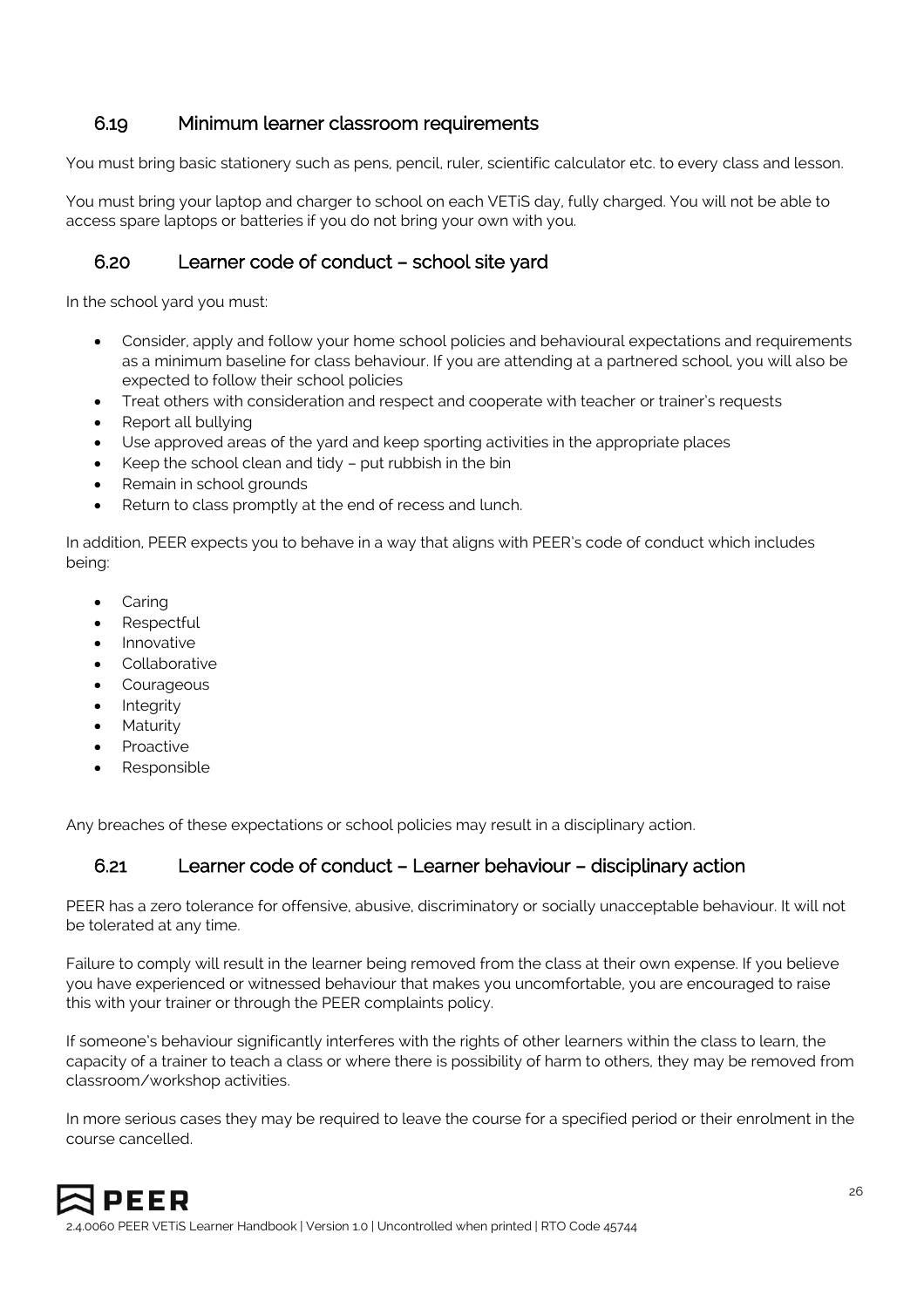If your behaviour does not meet PEER's Code of Conduct expectations, you will be approached by the trainer and offered an opportunity to change this behaviour. If after this you continue to display behaviour that does not meet PEER's expectation, you will enter a behaviour management contract.

You are reminded that PEER will not tolerate behaviour that will negatively impact on fellow learners or our partnered schools. If you display behaviour that does not meet these behavioural expectations, you will be removed from the program and returned to you home school.

PEER will continue to actively work under the home and partnered school's student behaviour management policy. In addition to this policy the following escalation process will be used:

Following an initial incident, a behaviour management meeting will be held with representatives from the home school and PEER. If PEER delivery is occurring in a partnered school, then a school representative from that partnered school may also be included:

Depending on the nature of the incident, possible actions from this meeting may be:

- Issuance of first warning
- Movement of the learner to a different group, day or training location
- Removal from class for a period
- Removal from the program.

During this period the learner will be excluded from class until the behaviour management meeting can be held.

If a further behavioural issue occurs a second behaviour management meeting will be held with school and PEER. If delivery is occurring in a hub school, then school representative from that hub school may also be included:

Depending on the nature of the incident, possible actions from this meeting would be:

- Issuance of final warning
- Learner will be removed from this group, day and offered a place in alternate PEER class or site (where possible)
- Removal from the program.

During this period the learner will be excluded from class until the behaviour management meeting can be held.

If a further behavioural issue occurs a third behaviour management meeting will be held with the home school, parents and PEER. If delivery is occurring in a partnered school, then school representative from that school will also be included.

Depending on the nature of the incident, possible actions from this meeting may be removal from the program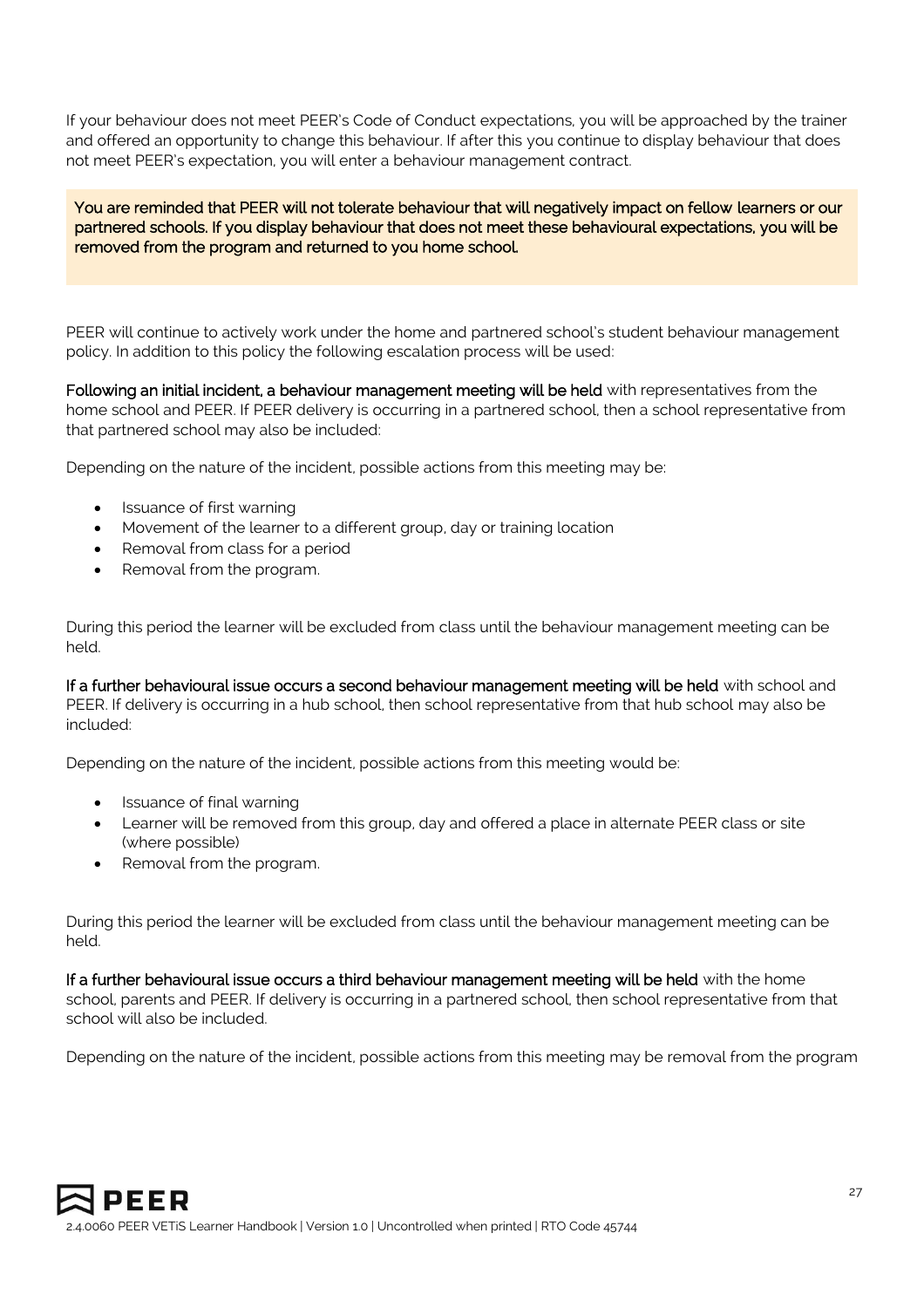# Topic 7 Training support

If you require assistance in any training, PEER is happy to support you on your learning journey.

PEER's trainers can provide academic advice, support your learning experience and should be your first contact for advice about study and the assessment process.

# 7.1 Disability support

PEER is committed to providing opportunity to learners with disabilities to maximise their learning experience. Commonwealth legislation requires education providers to provide reasonable adjustments that support the inclusion of people with disabilities. Reasonable adjustments can include modification to assessments and provision of additional services. However, these adjustments cannot undermine the assessment process.

If you have a disability or medical condition, we encourage you to talk to your trainer to enable PEER to offer the appropriate support.

#### 7.2 Learner counselling

Many learners juggle work, study, friends and family commitments and sometimes this can take a toll. If you feel this is starting to impact your study, PEER is happy to assist in providing you with information about counselling services.

## 7.3 Learning support for school learners

From 1 July 2021, school learners that are undertaking the VETRO process for enrolment in subsidised training from Semester 1 2022 will be eligible for learner support services to support them through their VET studies to completion or transition to further study or later employment.

See:<https://providers.skills.sa.gov.au/Deliver/student-support-services>

#### 7.4 Delivery and assessment

All assessments conducted by PEER conform to the Principles of Assessment for Standards for Registered Training Organisations, 2015. This means we will consider assessment that reflects the learner's needs as well as assessing competencies held by the learner and drawing from a range of assessment methods appropriate to the context, the unit of competency and assessment requirements and the individual.

Assessment usually takes place by way of written and practical assessments. However, it is at PEER's discretion as to what assessment process is used. At the beginning of the unit, you will be made aware of the assessments to be completed and the assessment methods.

PEER will make different assessment methods available to accommodate the learner, this forms part of PEER's flexible approach to learning.

If you are not happy with an assessment decision, you have the right of appeal. This is outlined in our complaints and appeals policy which is on our website: [www.peer.com.au](http://www.peer.com.au/)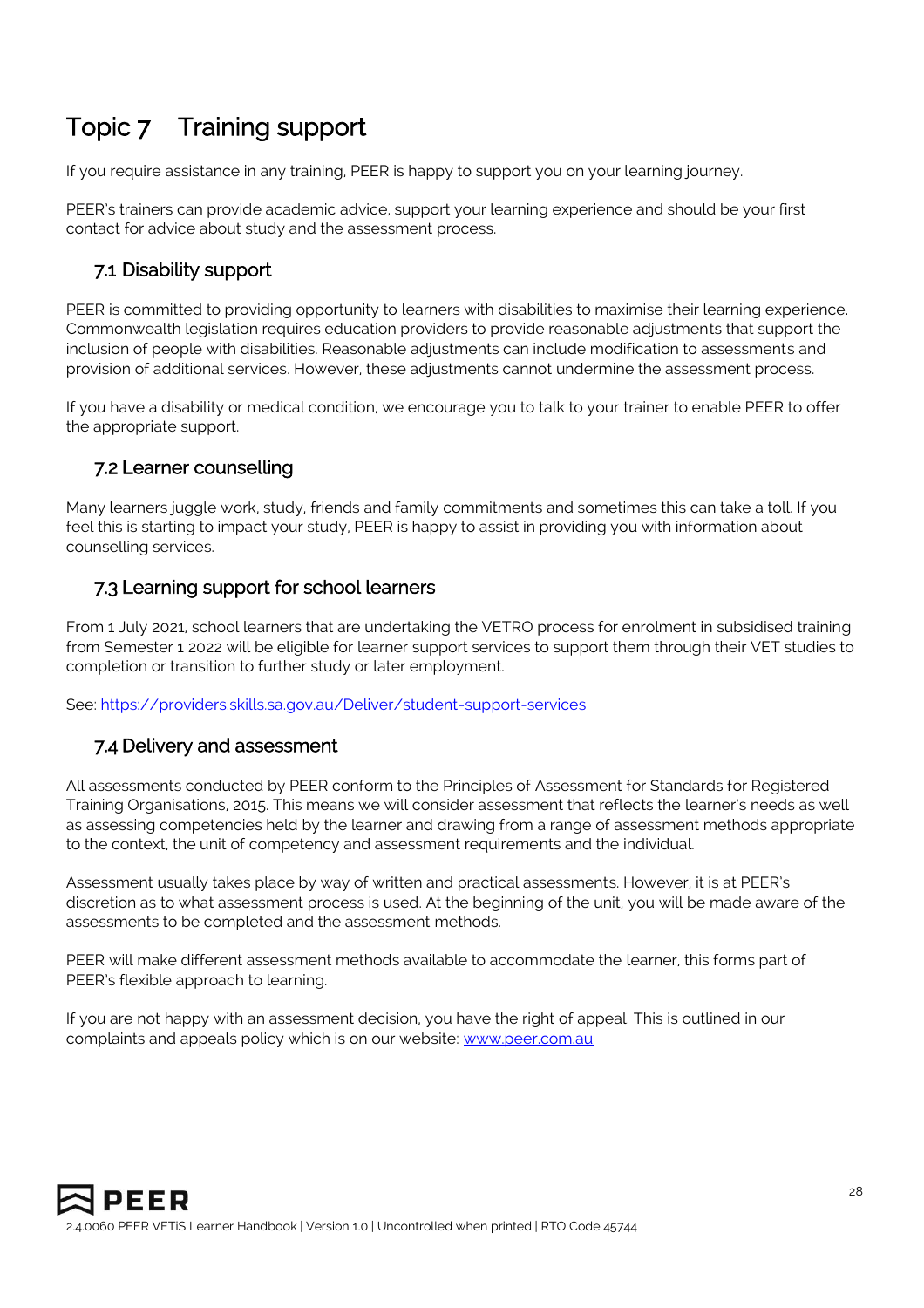#### 7.5 Language, literacy and numeracy support

PEER believes that language, literacy and numeracy (LLN) are crucial underpinnings to learning. LLN issues can be a major disadvantage for learners in their training. PEER will make sure our enrolment process captures any LLN issues to maximise the potential to ensure successful completion of your course.

All learners are required to undertake LLN (SRNI - Snapshot Reading Numeracy Indicator) testing as part of the VETRO - VET in Schools Program. PEER will also confirm with your home school if there are any barriers to your learning that we need to be aware.

If you are aware of any issues regarding LLN, please disclose this to PEER to ensure we can tailor our training to support your needs. PEER has access to a range of LLN support programs and we can refer you to these to enhance your skills and have a greater chance of completing your training successfully.

#### 7.6 Learners falling behind the program schedule

PEER understand you can fall behind due to illness and other personal issues. PEER trainers can assist learners who fall behind by developing a personalised learning/remedial plan that would include setting the learner work to be completed at home via PEER Campus and/or during spare class sessions.

In the event you do not catch up your work in a timely manner, the trainer will involve the PEER VETiS Manager and/or the school VETiS hub coordinator and home school VET coordinator.

If you fall behind to the point where it may affect the completion of your program, a meeting will be held with the home school VET coordinator and potentially your parents/care givers to ascertain and create a remedial plan.

In the event a learner has been given all fair and reasonable access to extra training support possible and they cannot complete all work by the final submission deadline, PEER may not be able to provide the full certificate prior to the critical SACE resulting deadline.

It remains your responsibility to ensure you have submitted all the required work prior to the deadlines provided.

These deadlines will be confirmed with you and your home school at the commencement of the program.

- In the event you have not submitted all the required work before the PEER SACE resulting deadline, PEER will not be able to guarantee this result will be processed to the home school before the SACE deadline.
- In the event you do not complete all the required work by the final submission deadline, PEER will issue a Statement of Attainment for all units that have been completed successfully (deemed competent).
- If a you are unable to successfully complete the outstanding work by the end of the school year, PEER will result the outstanding units as a not competent and issue a Certificate of Attainment. If at a later stage you wish to complete this unit, you will be required to re-enrol into the unit.